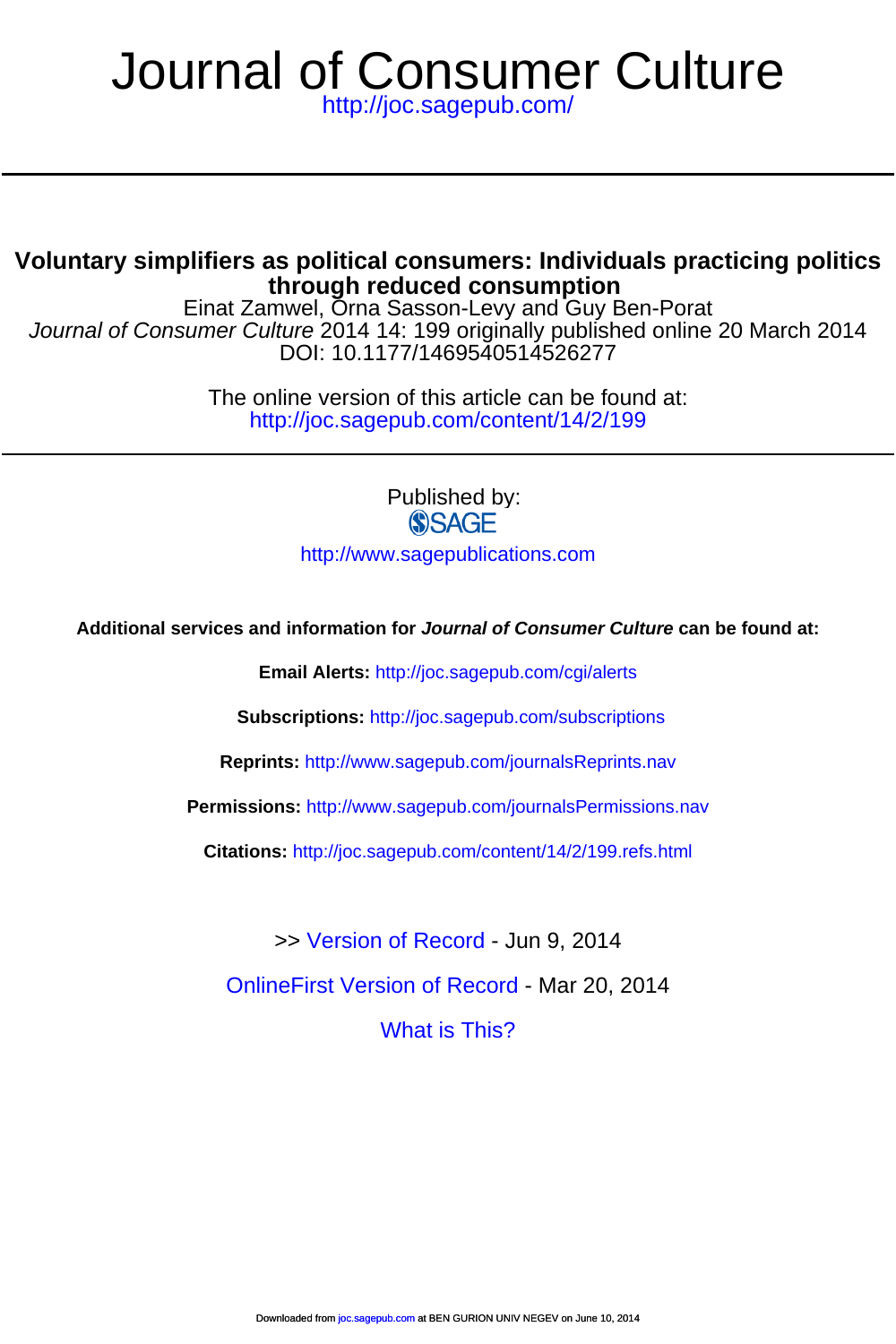

#### Article

Voluntary simplifiers as political consumers: Individuals practicing politics through reduced consumption

Journal of Consumer Culture 2014, Vol. 14(2) 199–217  $\circ$  The Author(s) 2014 Reprints and permissions: sagepub.co.uk/journalsPermissions.nav DOI: 10.1177/1469540514526277 joc.sagepub.com



## Einat Zamwel and Orna Sasson-Levy

Bar-Ilan University, Israel

# Guy Ben-Porat

Ben-Gurion University of the Negev, Israel

## Abstract

This article seeks to contribute to the discourse on the politicization of voluntary simplifiers' consumption patterns. Some scholars argue that voluntary simplifiers' consumption practices are individualistic and escapist in nature, and therefore cannot be defined as political, and that they are likely to become such only if they organize for collective action. Conversely, we argue that voluntary simplifiers' lifestyle is an individual political choice that should be analyzed using theories of political consumption. This article, based on interviews with voluntary simplifiers in Israel, identifies four characteristics of voluntary simplifiers that attest to their political nature: (1) multidimensional political discourse, (2) embracement of a holistic and uncompromising lifestyle of simplicity, (3) lifestyle changes as ongoing political process, and (4) the desire to exert influence. We therefore argue that voluntary simplifiers are not only political, but they represent a clear-cut instance of noninstitutionalized political activity realized through individual practices in the private realm.

## Keywords

Personalized politics, political consumption, subpolitics, voluntary simplicity

# Introduction

Voluntary simplicity is a way of life practiced by individuals whose ideology calls for minimizing consumption and maximizing reduction. Although various scholars

#### Corresponding author:

Einat Zamwel, Department of Sociology and Anthropology, Bar Ilan University, Ramat Gan 52900, Israel. Email: einatya@gmail.com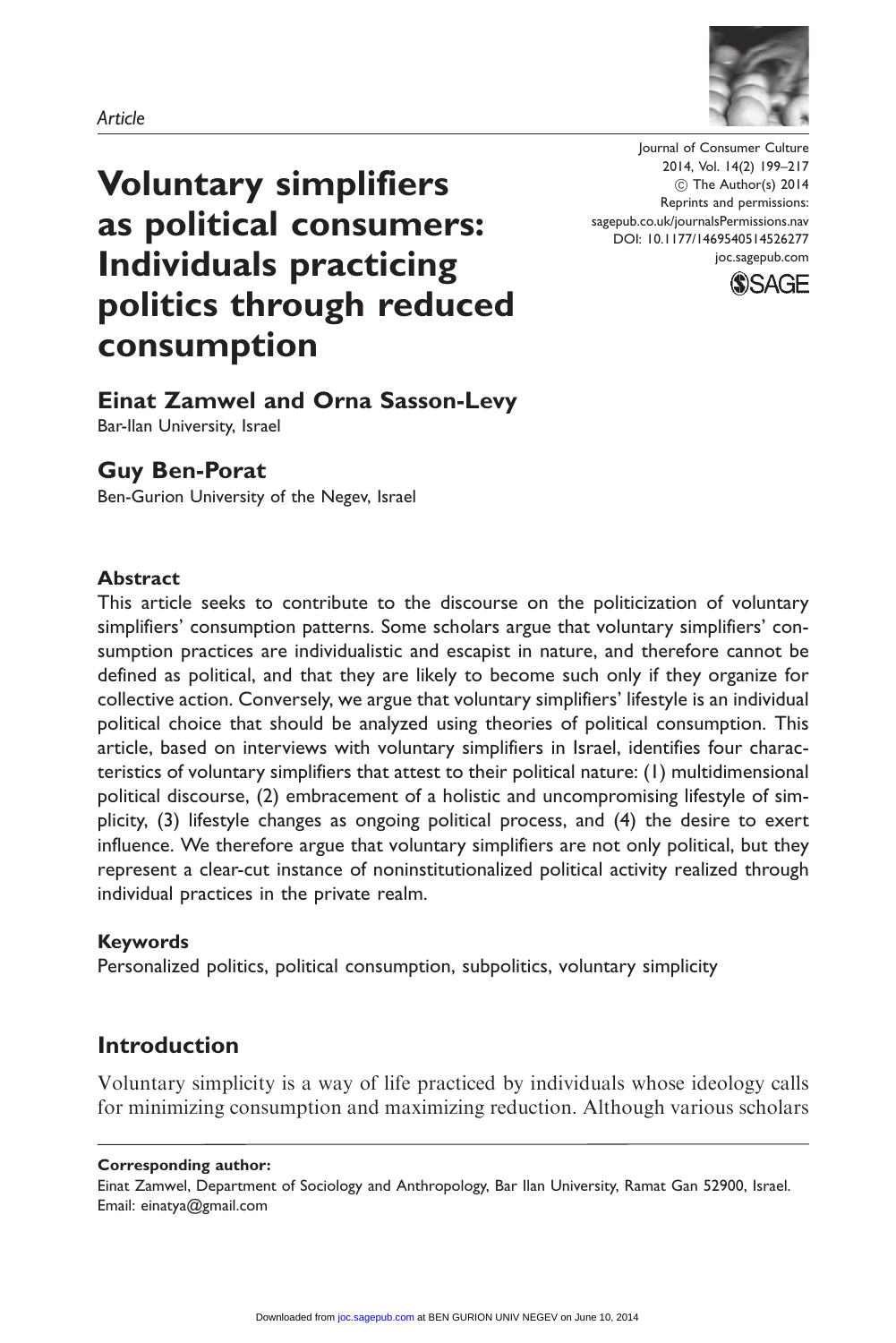define voluntary simplicity in differing ways (see, among others Elgin, 1993; Grigsby, 2004; Heanfler, 2004; Shaw and Moraes, 2009), for the purpose of this article, we use Etzioni's (1998) definition: ''Voluntary Simplicity refers to the choice out of free will [...] to limit expenditures on consumer goods and services, and to cultivate non-materialistic resources of satisfaction and meaning'' (p. 620). This phenomenon has been attracting research attention because, among other reasons, it stands out against the ethos of our own era, wherein consumerism and consumerist behavior are viewed as the norm, whereas abstention from consumption is perceived as eccentric and inexplicable. Based on 35 in-depth interviews with voluntary simplifiers in Israel, we demonstrate how these consumers, whose consumption patterns are individual in their essence, use their consumption choices as political tool, albeit outside formal political processes.

One question that preoccupies scholars of voluntary simplicity is that of motivation: Why do people choose this alternative lifestyle that defies the capitalist ethos of amassing goods? Some scholars stress the individualistic aspect of voluntary simplicity and assert that voluntary simplifiers are mainly interested in bringing about a personal change in their lives. Thus, they are perceived as escapist and apolitical, and hence incapable of generating significant change (Grigsby, 2004; Maniates, 2002).

Herein, we propose a different perspective on voluntary simplicity based on a distinctive definition of politics. Following Ulrich Beck (1996, 1997), we begin by arguing that politics and political involvement also exist outside the formal channels of elections and professional politicians. Next, following Bennett's (2012) concept of ''personalized politics,'' we argue that voluntary simplicity – like other initiatives – is a political choice made by individuals who seek to engender change using available alternatives to formal politics.

When studying voluntary simplifiers and their political potential in the Israeli context, an additional factor must be considered: While Israel is a highly politicized country and society that has an evolved activist culture, its political discourse revolves almost entirely around security and the army. Although attitudes shifted slightly following the civil protests concerning economic and social justice in the summer of 2011 (Grinberg, 2013) – which broadened Israelis' political horizons – social, environmental, and global issues remain secondary and for the most part have failed to find a platform or mobilize government and institutional support (Drori and Yuchtman-Yaar, 2002). Therefore, research on the phenomenon of voluntary simplicity in the Israeli context, judged by affect and outcomes, could lead to the conclusion that the phenomenon is essentially apolitical. Yet, Israel possesses an evolved network of organizations and groups devoted to environmental and social causes. Environmental organizations have long been active alongside ad hoc associations. Organic food co-ops have emerged in recent years, as have a variety of ecologic and permaculture farms that seek to implement and disseminate the concept of sustainability. Information and study centers disseminate ideas on environmentalism and sustainability, and community-run as well as professional websites host productive discussions on alternative consumption. In addition, there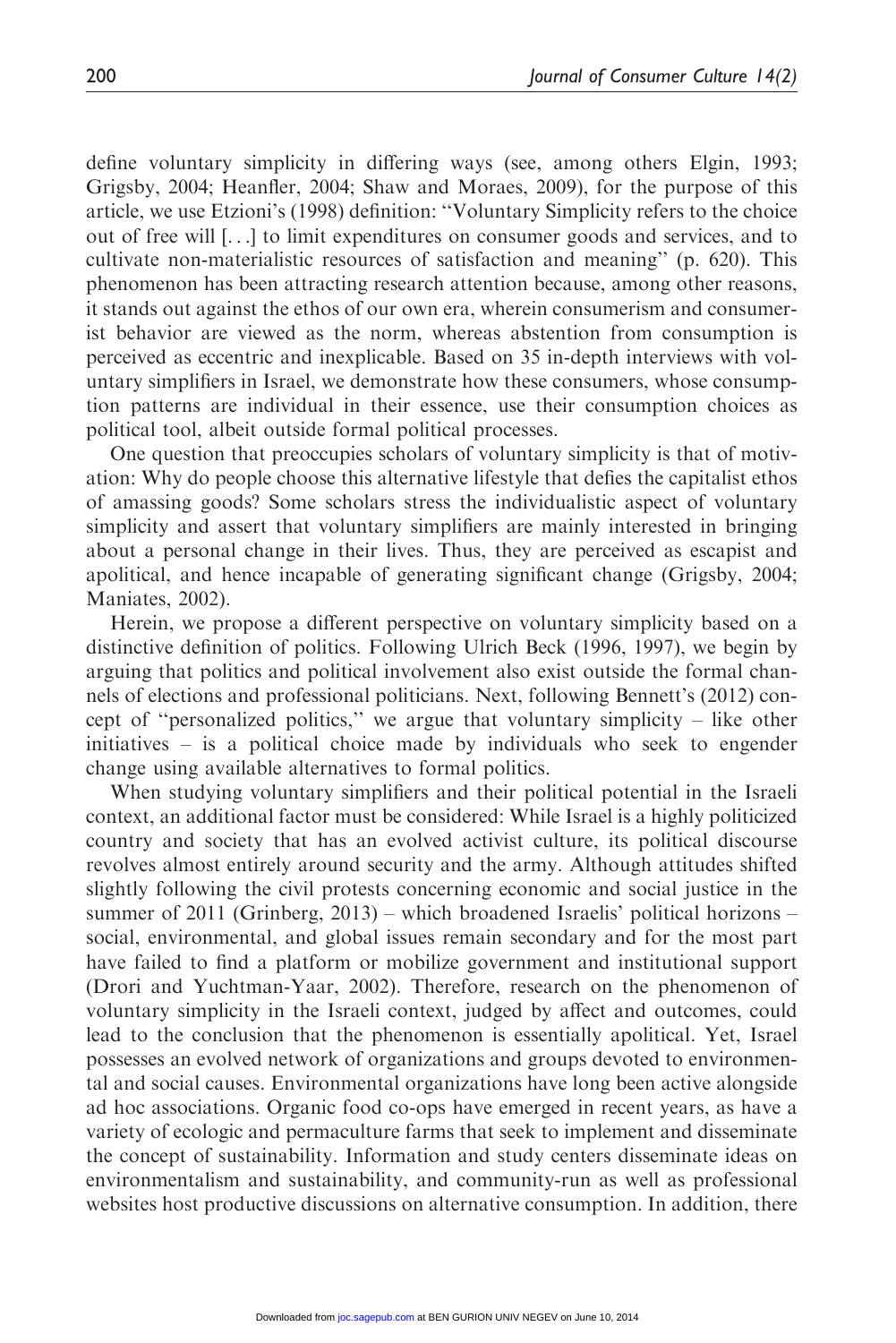are initiatives such as fair trade shops, sustainable tourism, and even communities founded on the principle of sustainability and environmental protection. All bear witness to the existence of a vibrant culture of alternative consumption that provides inspiration and information to those seeking alternatives to the mainstream consumption culture. However, these groups have yet to exert significant influence on environmental behavior in Israel or on its politicization. A 2007 study of environmental behavior found that only a small percentage of Israelis recycle or avoid driving out of concern for the environment, and even fewer ''display environmental activism'' by, for instance, donating to environmental protection groups or signing petitions (Ne'eman-Avramovich and Katz-Gerro, 2007).

In a context wherein ecology and the environment are nearly absent from the political discourse and organization there around is limited, voluntary simplicity offers a political alternative. Although simplifiers' practices are mostly individual, personal, and domestic, they should be interpreted not as apolitical, but rather as seeking alternative channels of influence. This argument is based on the idea that consumption (or refraining therefrom), while executed in the private sphere, is in essence a political act. Viewed thusly, the discussion should focus not only on consumers as political agents, but also on the individual consumer as a political activist. In order to study voluntary simplifiers as political actors, we contend that their practices should not be judged by the same criteria as are conventional political activity or ordinary extra-parliamentary social movements – as proposed, for instance, by Alexander (2011), who looks at criteria such as organization and critical mass – but rather as an innovative form of political activity.

Based on the present study of voluntary simplifiers in Israel, we have found that the political essence inherent in these alternative consumers' practices and discourse is characterized by four distinctive features: (1) multidimensional political discourse, (2) embracement of a holistic and uncompromising lifestyle of simplicity, (3) lifestyle changes as ongoing political process, and (4) the desire to exert influence. These features will be investigated based on the theory of political consumption. Thus, we hope to enhance our understanding of voluntary simplifiers as political agents and to contribute to the ongoing discourse among scholars regarding the definition of the boundaries of political consumption.

## Politics, consumption, and voluntary simplicity

The question of whether voluntary simplicity constitutes a political movement depends on how we define politics, as well as on our understanding of the motivation underlying the decision to reduce consumption and abstain from monetary transactions.

As mentioned, scholars stress the individualistic aspect of choosing voluntary simplicity as a way of life. Mary Grigsby (2004), for example, claims that proponents of simple living are individuals acting out of personal considerations, who have tired of careerism and capitalist accumulation, and seek to lead a fuller life.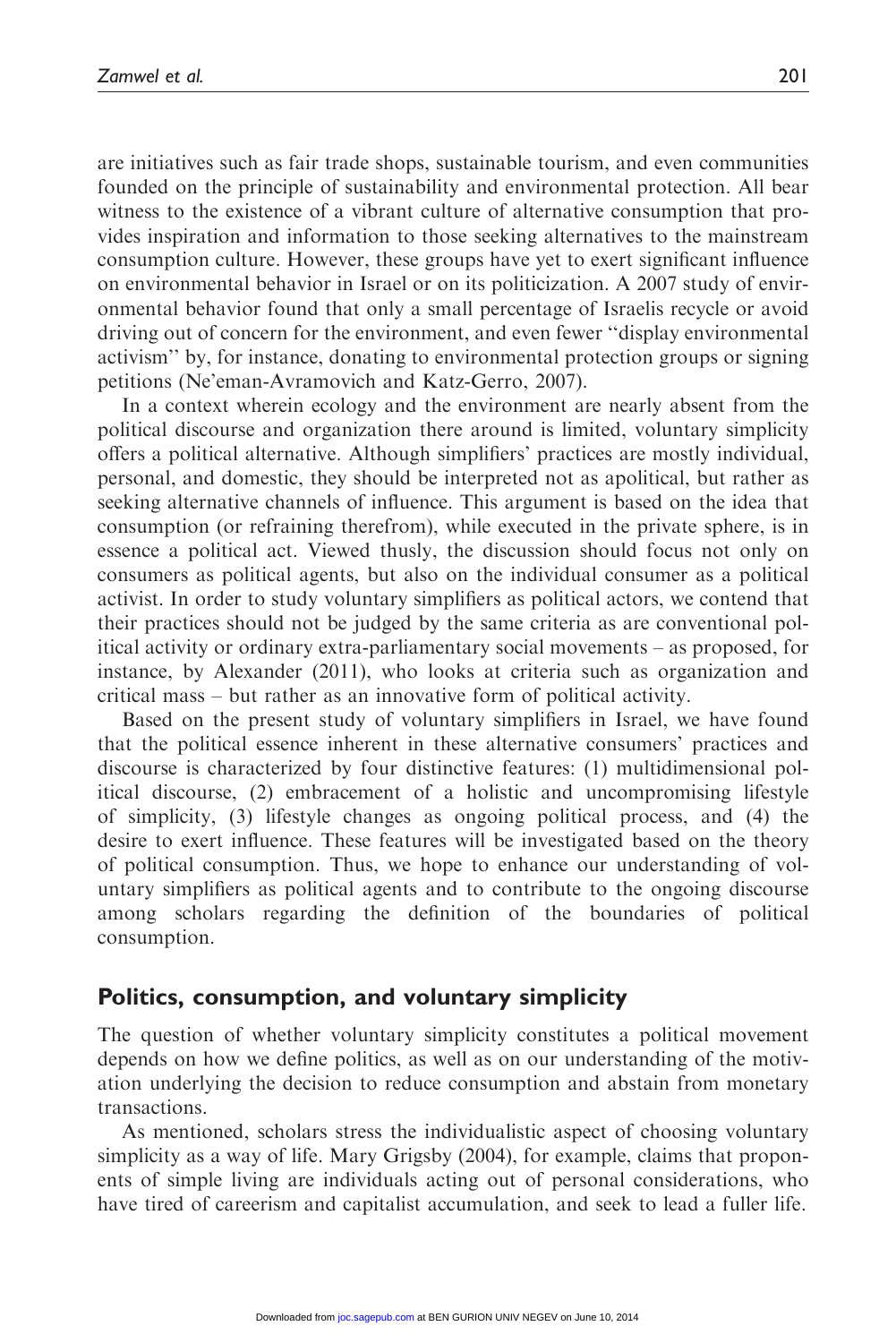Other scholars maintain that these individuals constitute a social movement inasmuch as they display awareness of the existence of a broader movement of voluntary simplicity and participate in the public discourse (through study groups, literature, and online) regarding the content and aims of voluntary simplicity. Alexander and Ussher (2012: 66–67) define the voluntary simplicity movement as a ''diverse social movement,'' whereas Heanfler (2004: 786) views it as an example of a ''diffuse'' social movement lacking formal structure. The above scholars question whether these ''diverse and diffuse movements'' are indeed political. Alexander (2011), for example, calls for politicization of the voluntary simplicity movement. In his view, voluntary simplifiers should not confine themselves to personal, individual actions; they must act as a grassroots movement and aspire to effect political change from the bottom-up by organizing for collective action. Grigsby (2004) and Maniates (2002) also call upon individuals in the voluntary simplicity movement to unite and work together towards political goals from within the existing political framework. We argue that while for the most part they act individually, voluntary simplifiers' individual acts emanate from a political worldview, and their choices are likely to have political goals and political outcomes.

Discussions surrounding ''the political'' and ''politics'' tend to revolve around formal aspects of politics and concentrate on formal decision-making processes on national or local levels. In this restricted view, civic political participation is defined as the attempt to influence decision-making processes by differing means, ranging from voting to demonstrations or petitions aimed at policy-makers. Politics has been defined in Easton's (1965: 96) classical study as the authoritative allocation by the political system of values for society, and by Lasswell's (1958) book title, Who Gets What, When, and How. While the basic definition of politics as power and struggle over allocation has not changed, the loci of politics have expanded beyond the state and formal political struggles. The rich negotiations, interactions, and resistance that make up politics extend beyond the state and its institutions (Migdal, 2001). Similarly, political activity constitutes not only what is openly declared and visible, and not only direct engagement with rulers and elites (Singerman, 1995). This expansion of the political is all the more important in a period wherein traditional forms of politics lose their appeal (Boggs, 2000) and alternative forms of politics have become more popular. Differently stated, while individuals continue to act collectively to engage in politics, they may do so in new ways and in non-conventional settings.

Political activity bypassing formal channels is often an indication of a lack of faith in political institutions and in the ability of citizens to exert influence. Trust in politics and politicians is declining in many Western countries, all of them democracies of relatively long standing. This decline is manifested in waning satisfaction with political institutions, lack of interest in and alienation from politics, diminishing membership in political parties, and lower election turnouts (Boggs, 2000; Dalton, 2004; Diamond and Gunther, 2001; Yishai, 2012). Yet, the decline in trust in political institutions does not necessarily reflect political apathy, rather it may lead citizens to new, alternative expressions of political influence.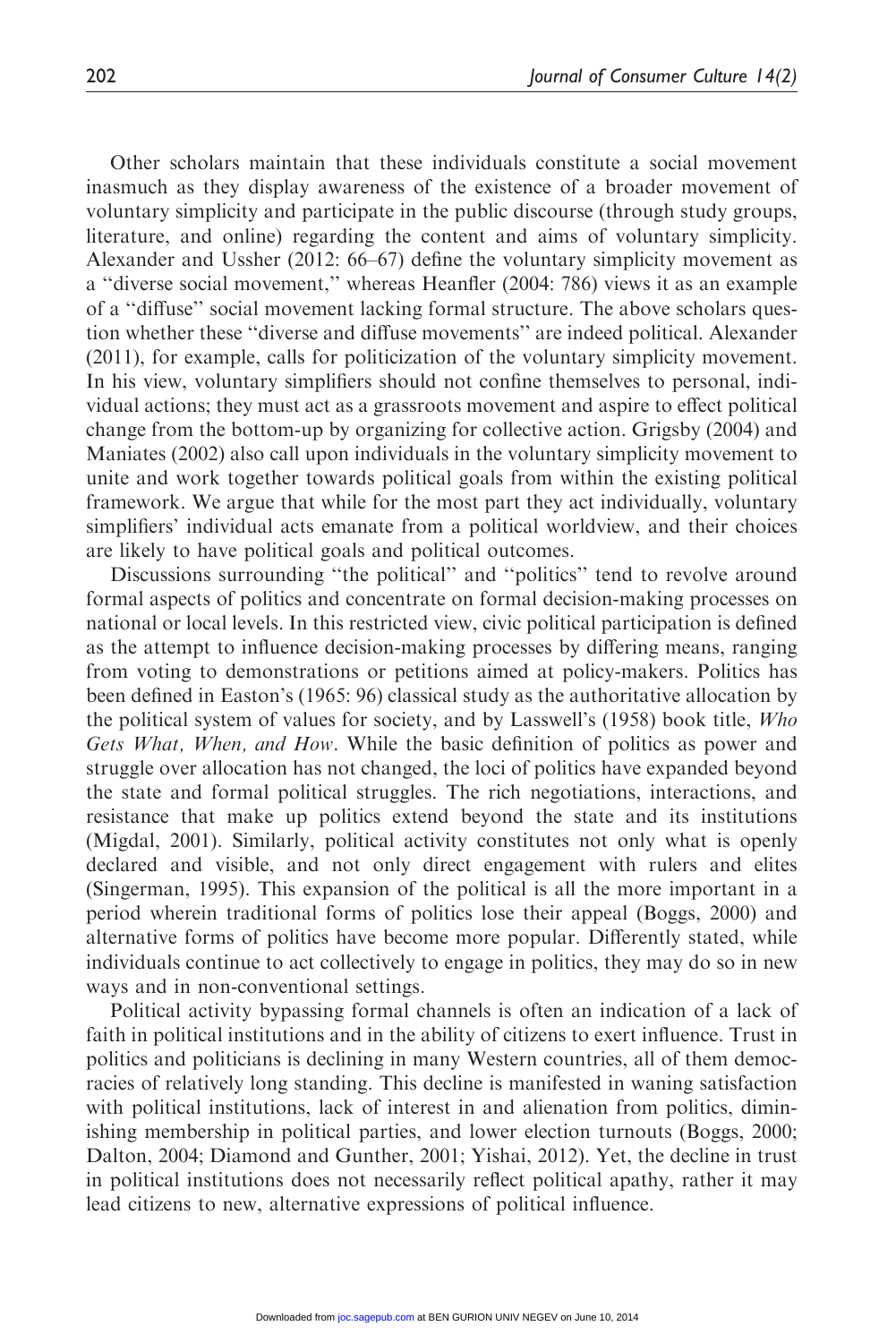Ulrich Beck (1996) claims that scholars often look for politics in ''the wrong place'' when they direct their gaze at formal channels and traditional patterns of political action. Citizens who are dissatisfied with their social reality and wish to change it are likely to act in creative ways, which he terms subpolitics, or ''a noninstitutionalized form of politics outside and beyond the representative institutions of the political system of nation-states'' (Beck, 1996: 18). Subpolitics unfolds outside the formal political arena, in the streets, schools, and supermarkets – and wherever citizens express their values, priorities, and political preferences through daily actions. By means of these actions, they seek to fill the political vacuum and assume responsibility for issues relevant to their private lives and their social and political engagement.

Consumption patterns can be viewed as a locus for subpolitics. Based on the perception that consumption is essentially a political and civic act, researchers have proposed the hybrid concept of the citizen-consumer (see Johnston, 2008; Schudson, 2007; Soper, 2007). In the United States, the republican discourse on citizenship, which measures citizenship and belonging in terms of contribution to the common good, has long considered that consumerism is at odds with civicism and politics, since it belongs to the private sphere of the individual. Yet, Schudson (2007) asserts that distinguishing between consumption and political participation is fundamentally unsound, and the two should not be separated. Like Beck (1997), Schudson (2007) suggests that we should understand the politics of everyday life as a consequence of the marked decline in traditional political participation and citizens' dissatisfaction with the performance of government. Likewise Giddens (1991) and Bennett (1998) maintain that everyday life practices such as leisure activities, entertainment choices, and fashion decisions carry political significance.

Issues relating to lifestyle, so Bennett (1998) argues, are highly personal, tend to avoid conflict, and hence are associated with a preference for personal, direct solutions rather than those supplied by government. At the same time, a lifestyle choice may be a political statement. From this perspective, consumption is a political matter even if it occurs in the private sphere. In a recent essay, Bennett (2012) discussed the concept of personalized forms of political participation. Consumption, he notes, has a strong relationship to personalized politics, and is expressed through what is termed political consumption.

Political consumption regards the marketplace as a political arena and views consumers as political players (Micheletti et al., 2003). Micheletti (2003) defines political consumption as ''consumer choice of producers and products with the goal of changing objectionable institutional or market practices'' (p. xiv). However, the fact that consumption is a personal, low profile, and sporadic practice makes it difficult for researchers to study consumer motivation and distinguish between political consumption and other consumer activities. The question therefore arises: What distinguishes political consumption from ordinary consumption, and likewise, what distinguishes political from ordinary consumers (Halkier and Holm, 2008). Stolle et al. (2005) argue that the problem lies in our inability to establish the number of political consumers in the population at large, because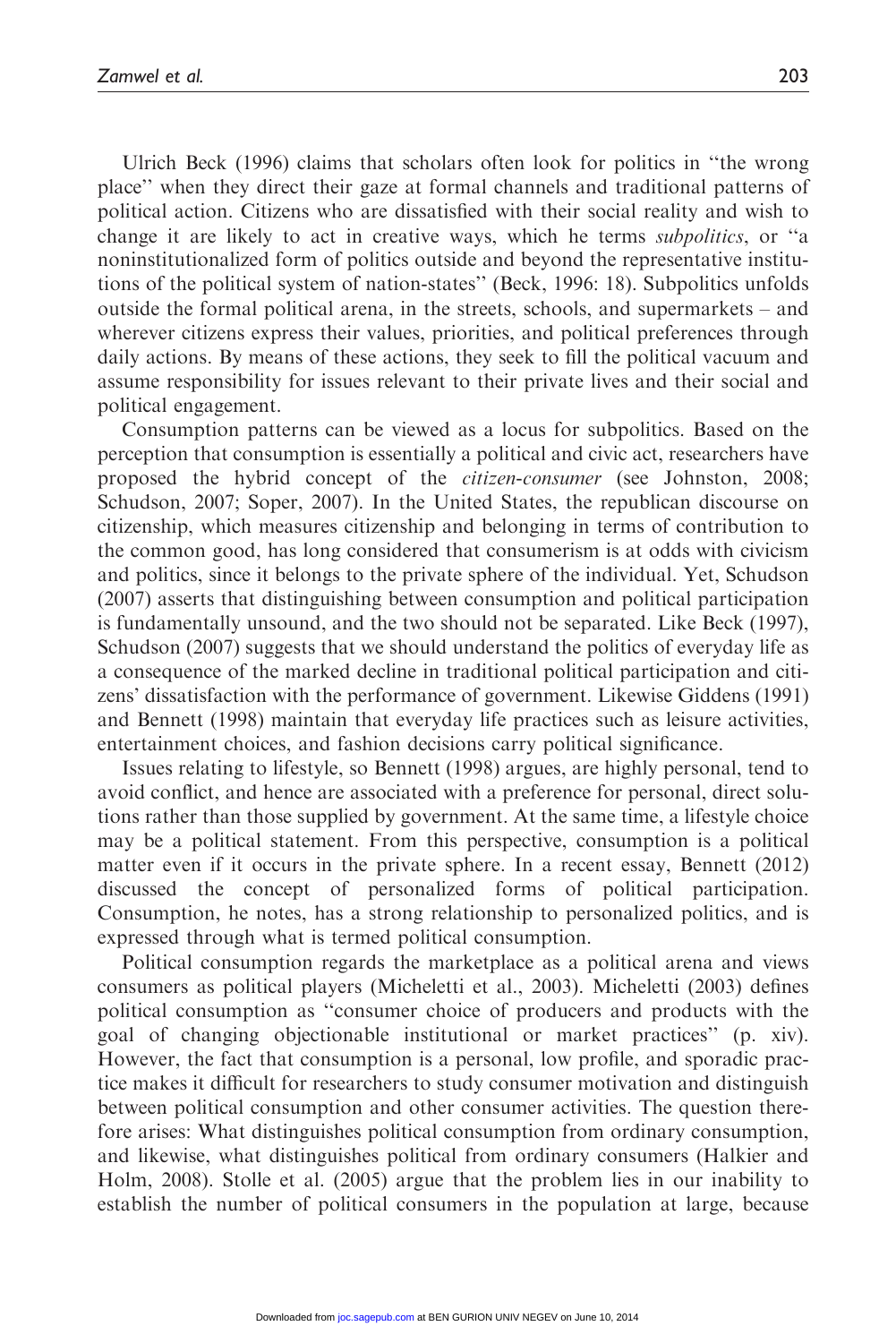political consumption is less organized and structured and more sporadic than is conventional political participation.

The difficulty of defining political consumers is reflected in a study conducted in Britain, which found that 55% of British citizens regard themselves as ethical (and thus political) consumers (Cowe and Williams, 2000: 27). In a survey of Danish consumers, 47% declared that they often purchase products based on ethical, political, or environmental considerations (Goul Andersen and Tobiasen, 2006: 209). Of course, the discrepancy between declarations regarding political consumerism and the actual price consumers are prepared to pay for principles is hard to determine, as is the frequency with which such considerations overcome purely economic ones (Eckhardt et al., 2010). Nonetheless, the involvement of values in consumer choices points to a close link between politics of contribution to the common good and consumption as a supposedly private matter.

Goul Andersen and Tobiasen (2006) suggest that the criterion defining political consumption should be the aspiration to influence or change society. While mainstream consumers are mainly guided in their choices by personal (economic or taste) considerations, political consumers should, at the very least, show awareness and concern for the cumulative implications of consumption. Another important criterion is translation of values into personal action, either in the form of a boycott (negative consumption), or in the form of preferential purchase of a product that matches with certain values – the ''buycott'' (positive consumption) – in order to influence producers (Friedman, 1996; Goul Andersen and Tobiasen, 2006; Halkier and Holm, 2008; Holzer and Sørensen, 2003; Stolle et al., 2005).

A different approach is proposed by Stolle and her colleagues who argue that political consumption should meet three criteria: (1) behavior – do consumers truly buycott or boycott certain products?; (2) motivation – are the consumers making ''political'' purchases at random, or for reasons that are neither ethical nor political?; and (3) frequency – political consumption is neither a one-time nor a sporadic act, but rather a systematic, recurrent practice (Stolle et al., 2005; Stolle and Hooghe, 2003). The question whether political consumption is an attempt to use market means as a form of struggle, or whether this struggle eventually succumbs to the market, lies beyond this discussion.

The impact of political consumption depends on available resources, commitment, organization, and social capital (Forno and Ceccarini, 2006; Neilson and Paxton, 2010). Nonetheless, consumption guided by moral reasoning should be considered a political act. We argue in this article that their individuality notwithstanding, voluntary simplifiers represent a clear-cut instance of political consumption as measured in individual commitment and political goals.

## Methods

The fieldwork for this study was carried out between September 2008 and January 2011, and relied on two qualitative research methods: in-depth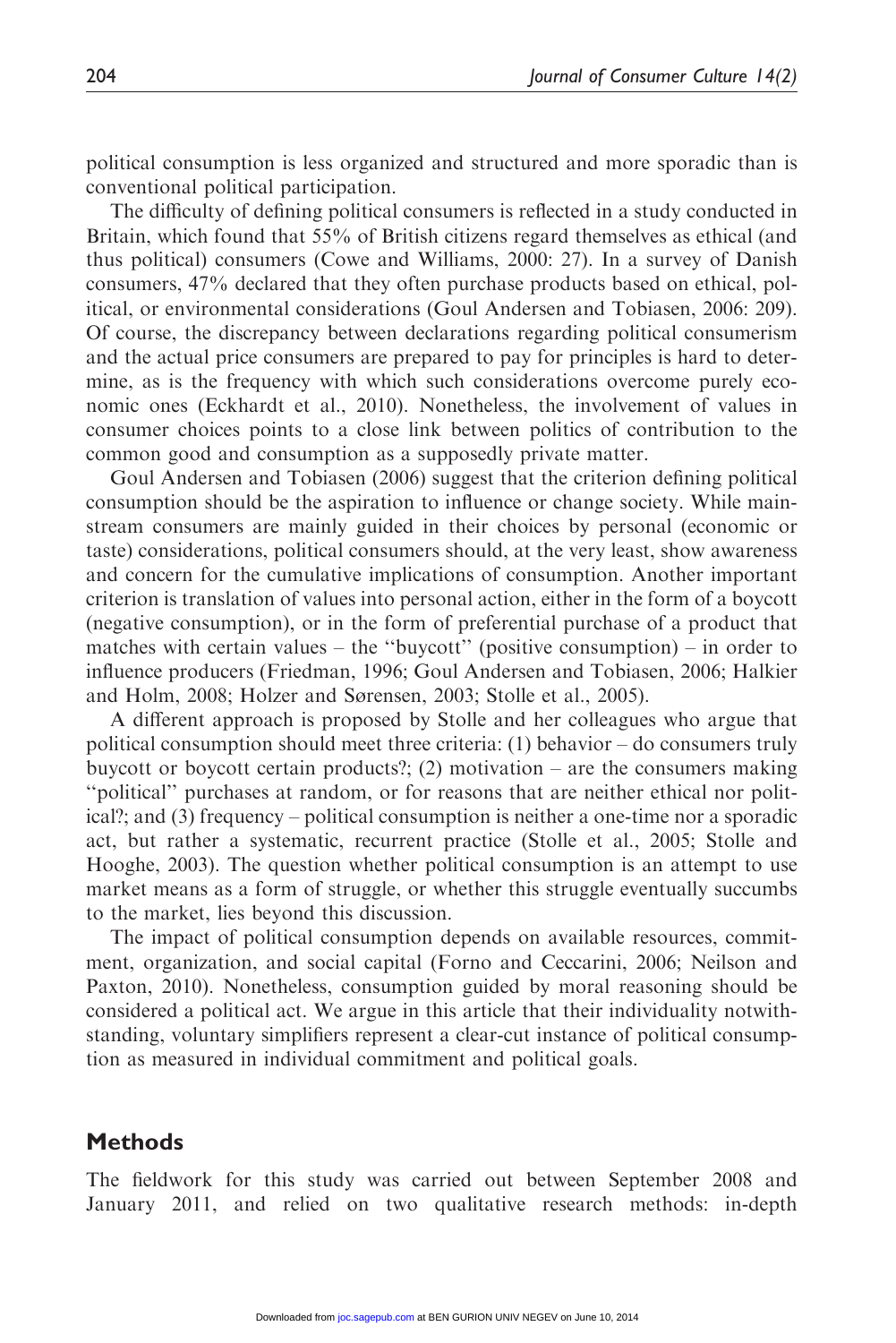semi-structured interviews and participant observations.<sup>1</sup> The study is based on the phenomenological interpretative standpoint (Denzin and Lincoln, 2005), and adopts the grounded theory strategy (Glaser and Strauss, 1967). This approach seeks new understanding of social processes and as such rejects preconceived premises and explanations in favor of general questions formulated in the course of the research.

We began the study by recruiting and interviewing individuals who define themselves as consumers seeking an alternative to mainstream consumption, with the aim of tracking their consumption behavior and classifying them into groups of distinctive consumption patterns. Our initial question was what social, environmental, and personal significance alternative consumers attribute to their consumption patterns.

However, as the study progressed, we discovered that due to the many points of overlap, it was nearly impossible to categorize the consumers into distinct groups. Rather, we treat them as a single group with diverse characteristics, the most prominent being reduced consumption coupled with the aspiration to maximize reduction. We thus label them all voluntary simplifiers. While not all of them defined themselves as voluntary simplifiers, all reported engaging in conspicuous practices that qualified them as such. A precondition for participating in this study was the free and conscious adoption of this lifestyle, that is, anyone living the simple life out of economic or other constraints was excluded.

The study is based on in-depth interviews with 35 consumers who have opted for various levels of restricted consumption. All participants in this study can be regarded as what Etzioni (1998) classified in his tri-level division of voluntary simplicity as ''holistic simplifiers'' – the most dedicated simplifiers, who adjust all their life patterns as per the ethos of voluntary simplicity (p. 625).

The first interviewees were found via invitations on an environmental portal and an alternative community web site. The rest were approached in the course of participant observations, or in a snowball sampling.<sup>2</sup> The semi-structured interviews were based on a set of questions relating to consumption patterns in various consumer areas. The decision to confine the questions to consumption patterns and omit specific questions about associated beliefs and conceptions was based on the premise that consumption patterns inevitably reflect beliefs, conceptions, and values, and that the latter will arise in the interviews. The interviews were generally conducted in the homes of the interviewees, lasted  $1\frac{1}{2}$  to 2 hours each, and were recorded and transcribed for analysis. The arguments presented in this article are based on a thematic analysis (Strauss and Corbin, 1990) of the principal themes recurring in the interviews and observations.

Of the 35 interviewees, 19 were women, 15 men, and 1 who defined himself or herself as queer. The youngest was 18 years, the oldest 55 years, but most were in their 30s. About a third were unmarried and two-thirds married with families. About a third reside in the center of Israel (Tel Aviv or its satellite towns) and the rest in outlying areas. All but six have higher education. To protect their privacy, we use pseudonyms.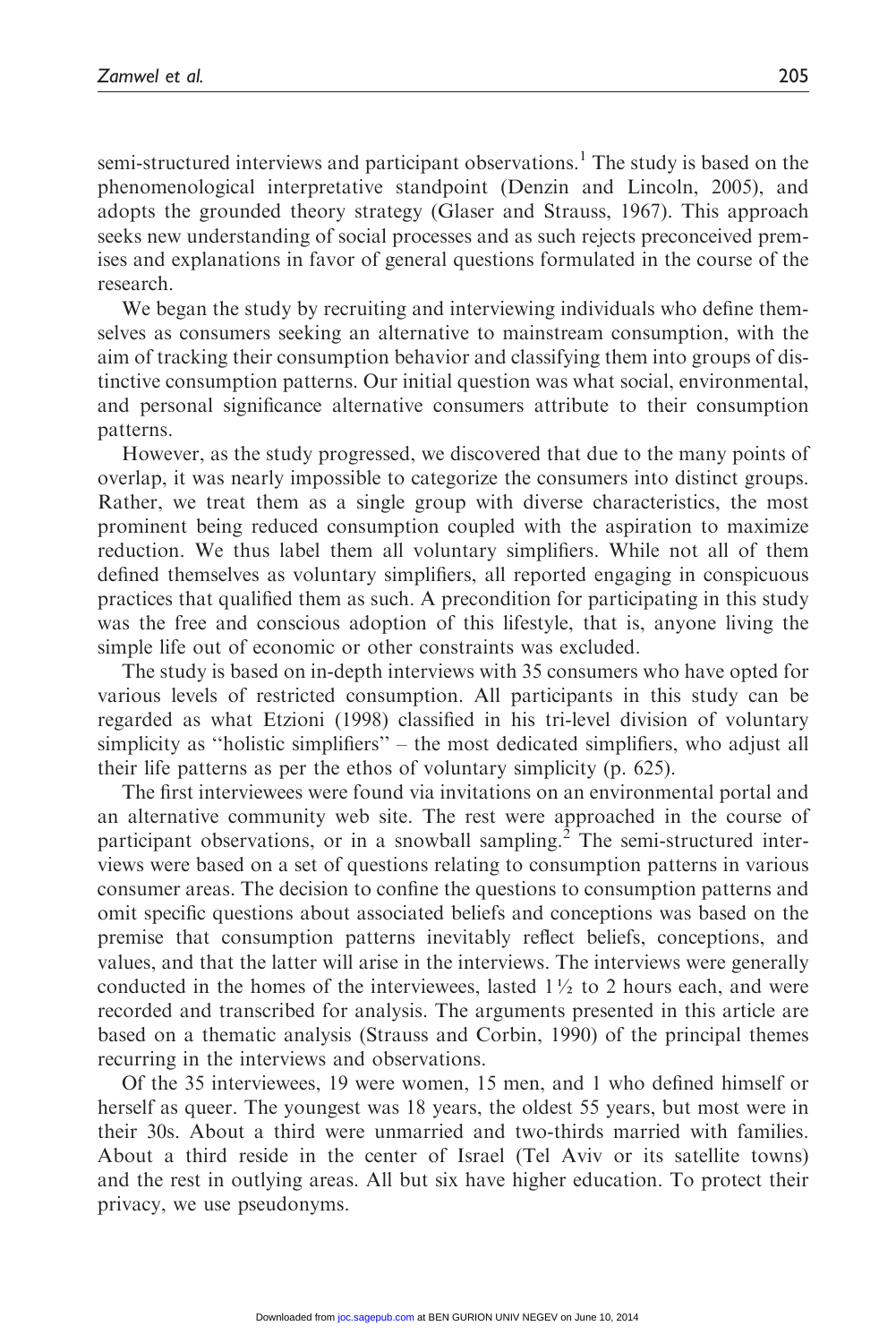Clearly, a sample of 35 participants is not considered a representative sample nor is it statistically large enough to generalize about the patterns and meanings of voluntary simplicity. However, while we do not purport to make general statements about political consumption, the inductive analysis of the interviews allows us to reveal how the subjective meaning of voluntarily simplicity is constructed by its agents.

Since we were studying a novel cultural field, we attached great importance to gaining insights into this new world of concepts and ideas. Not content with understanding the consumers' stories at the theoretical level, we conducted participant observations in an organic food co-op, an organic farm, a cooperative store, shops selling organic food, second-hand shops, swap meets, and at the 2-day Activism Festival dedicated to ecology and environmentalism. In addition, observations were conducted at organized events such as lectures at an information center for alternative culture and social change, and at two Buy Nothing Day events organized thereby.

## Consumption practices of voluntary simplifiers

The consumer practices of voluntary simplifiers are based on the ''five Rs'' current in environmental discourse – recycle, repair, reuse, reduce, and refuse – with ''reduce'' being the most significant. All our interviewees sought to reduce their consumption to the lowest possible level. The most extreme even chose to avoid all monetary transactions and to lead a vagabond life, never residing at a fixed address. Four others elected to live in a commune in a marginal neighborhood of a city in the center of Israel, out of belief that such a life offered an alternative to the capitalistic culture of consumerism. The rest  $-$  a little less total but equally fervently committed – opted for reducing their consumption as best they could: They reside in houses and to some degree consume in conventional ways, but forswear ownership of cars and electrical appliances and make an effort to be self-sufficient in their production of various products such as cosmetics, toys, clothes, and gifts. They prefer second-hand shops, reuse of items, or collecting discarded items and repairing them. They opt to buy local, organic foods, and unpackaged, unprocessed products. Some (''freegans'') even obtain their food by gathering or ''dumpster diving.'' Another facet of simple living is that less time is spent working for pay. Most of our interviewees refuse to work solely in order to get a paycheck, and their minimal consumption facilitates this aspiration.

Some studies demonstrate that many voluntary simplifiers perceive themselves as belonging to a movement (Alexander and Ussher, 2012; Heanfler, 2004; Sandlin and Walther, 2009). The interviewees who participated in our study asserted that they do not maintain declared, regular ties with each other, and preferred to refer to themselves as individuals having no connection or commitment to a particular community or group. Yet they are connected in some sense, either by virtue of being members of the same organic food co-op, cultivating the same community garden, or belonging to the same homeschooling group. Moreover, the fact that a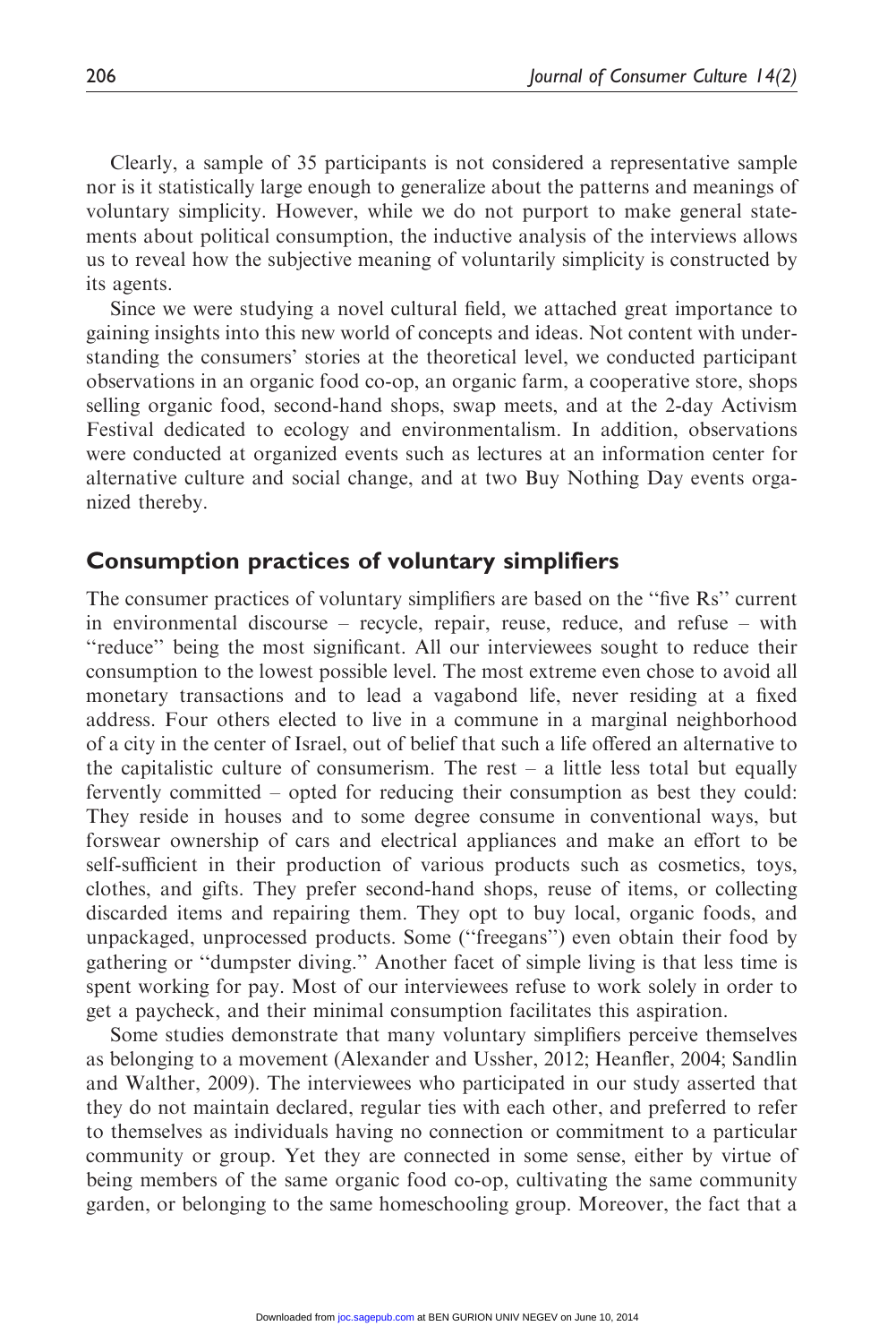number of interviewees were located by the snowball method necessarily implies a connection. This situation afforded an interesting opportunity to study political individuals linked to each other through a loose system of relationships, yet not belonging to an organized movement.

In examining the significance of the consumer practices exhibited by voluntary simplifiers in Israel, we identified four salient traits that justify defining their practices as political. In the following section, we elaborate on each of these traits.

### Multidimensional political discourse

In an online survey of 2268 voluntary simplifiers, Alexander and Ussher (2012) assert that the adoption of a lifestyle of voluntary simplicity is driven by diverse motives, among them the desire for more time for oneself or with one's family, saving money, concern for the environment, wanting to live a healthier life, selfsufficiency, having more time for community activity, social and humanitarian concerns, aspiring to minimalism and de-cluttering, and leading a more spiritual life. While these authors attribute the adoption of voluntary simplicity to a number of motivations, we discovered a set of political issues that preoccupy voluntary simplifiers and affect their consumer practices. We term this the ''multidimensional political perspective.''

For example, when Yael, 39 years, a former kibbutz member who returned to her kibbutz after some years living in a city and working as a chef, was asked the reasoning underlying her consumption habits, she replied,

The airplane that brought this [clothes sold in retail chains] to Israel – how much energy did it use? And who knows what worker exploitation was involved there and where this cloth was manufactured and what really is the cost versus the benefit, that is, what does the farmer who grew the cotton really earn and how much did he get for a kilo of cotton compared with the price of this garment [...] and the McDonald's fries you buy for a dollar and a half? The American farmer gets six cents for the same amount of potatoes! [...] where are these crazy percentages? Who earned them? Where did they go? And besides, how much energy did you waste and how much air was polluted and how much water was consumed and how much petrol was spent on this thing?

From this quote, it is clear that for Yael, every act of consumption is bound up in deliberation about the broader implications thereof. All her queries relate to political issues, such as wasting natural resources, environmental damage, and workers' rights. Like Yael, all of the interviewees spoke of ethical and environmental considerations guiding their consumption patterns, among them preference for organic and local food, opposition to buying from large corporations known as unethical employers, minimizing the use of energy- and water-guzzling products, avoiding unnecessary purchases and products that could aggravate pollution, and so forth.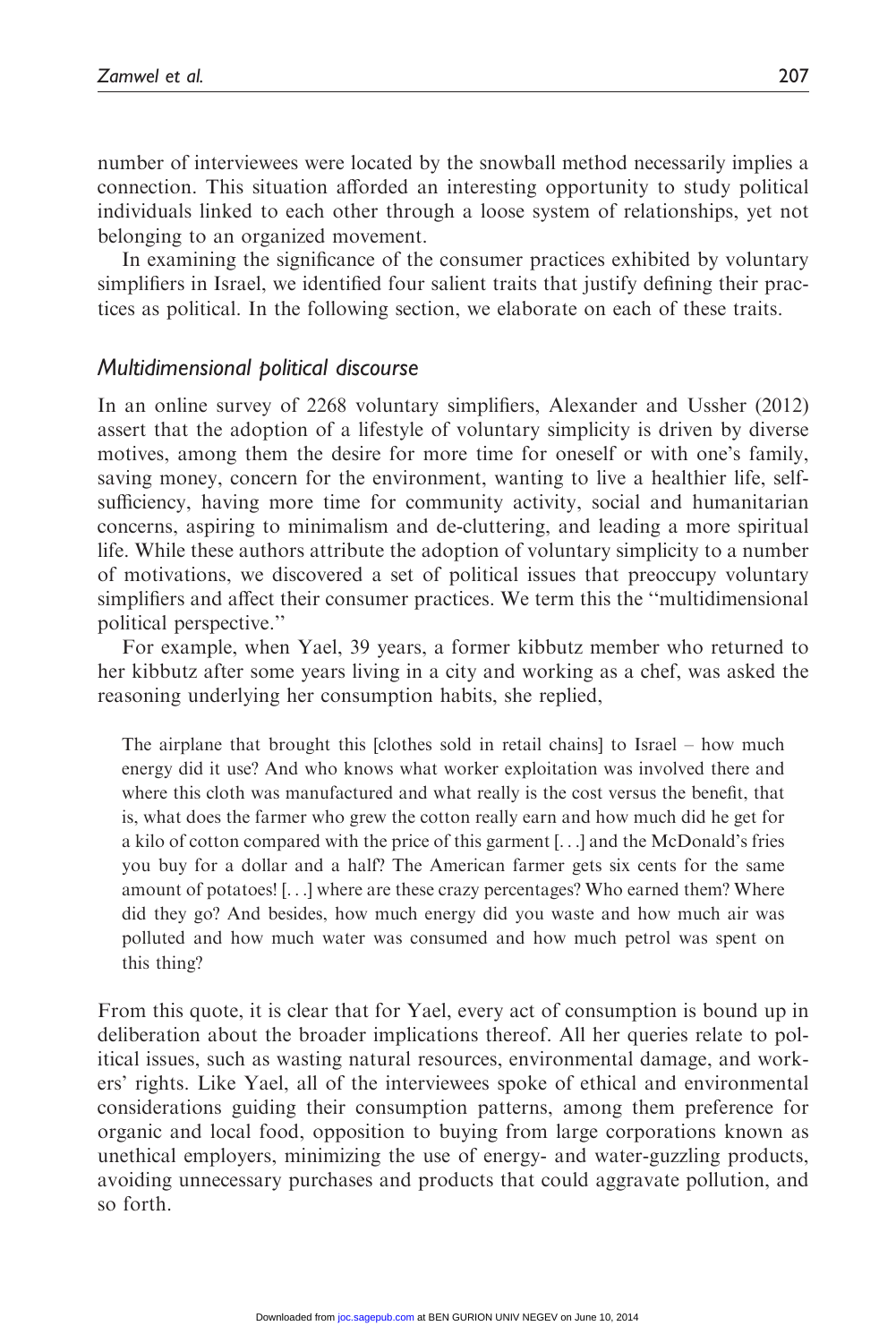The political issues that preoccupy these consumers can be grouped into two main discourses: the anti-capitalist and the environmental. Under the rubric ''anticapitalist discourse'' are several issues, chief among them a critique of globalization, large corporations, capitalism, and consumer culture. The respondents, as a rule, did not discuss each issue separately, but rather grouped them together. For instance, 30-year-old Anna, a doctoral candidate in computer sciences living with her partner in the center of Israel, explains,

In a capitalistic society [...] Consumer unawareness creates small-mindedness and encourages the imitation of relations between producers and consumers in many other life scopes. For instance, non-local behavior such as a massive import from China separates us from those who work hard on the products that we purchase [...] We do not have compassion toward those workers, because they are far away and out of sight, and we don't see the price they must pay – only the cheap price we pay. Practically, not only do they pay a heavy price, but also this impacts the environment ...

Anna was among the responders who made frequent use of expressions and explanations taken from the anti-capitalist discourse to criticize the dissonance between production in one locale and consumption in another, distant locale. The environmental discourse at the end of Anna's statement is inseparable from the anti-capitalist one. The environmental discourse recurred most frequently in the interviews, and was cited as the principal motive for opting for the simple life. Inbal, 32 years, who runs a yoga studio together with her spouse and the father of her two daughters, explains,

We use cloth diapers because disposable diapers are simply an ecologic disaster [...] we buy recycled toilet paper. We recycle printer paper and use both sides of the paper [...] Underlying this too is an ecological thought [...] there is so much trash in the world, and so many resources are required to produce all these new objects that it is simply a pity.

In her statement, Inbal refers to recycling and reuse, common practices among environmentalists, and she also mentions that she buys in second-hand shops and is given used items by acquaintances. In this way, environmental practices and discourse overlap the anti-capitalist discourse: Abstention from buying new products is not only an environmental practice, it also signals opposition to the consumer culture inasmuch as it constitutes an alternative to traditional consumption.

Scholars of political consumption agree that consumers may indeed be defined as political even if they focus on a single political issue, such as boycotting the products of a certain company or state (Goul Andersen and Tobiasen, 2006). What distinguishes the voluntary simplifiers who participated in this study is the fact that they give considerable weight to diverse and multiple political issues, and engage in a host of practices with equal enthusiasm on a daily basis.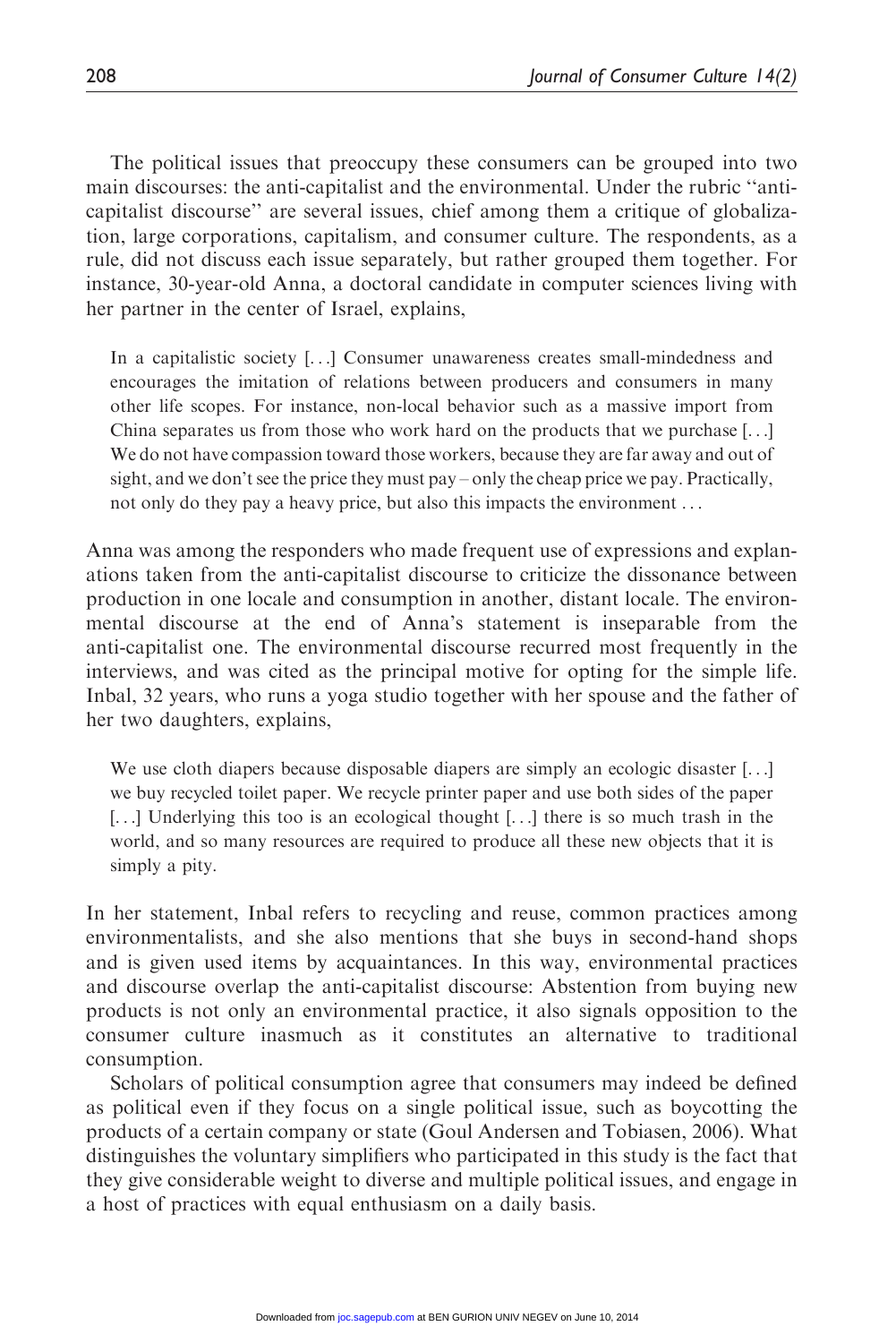## Embracement of a holistic and uncompromising lifestyle of simplicity

Halkier and Holm (2008) address the difficulty of assessing the frequency and breadth of consumer activity and of determining at what point the scale of such activity justifies classifying consumers as political. To this end, they employ the term ''political agency'' and propose two dimensions by which a consumer may be identified as a political agent. The first is intent to assume social responsibility, that is, to be regarded as political, consumption must be goal oriented. The second dimension is autonomy, or availability of resources, space, and time, and the economic ability to implement consumption goals. In a survey they conducted, only those respondents who replied ''all the time'' or ''mostly'' to questions relating to autonomy were classed as political consumers.

Application of these two dimensions of political agency to the participants in this study shows that they address numerous political issues and are highly committed to achieving these goals.

Ariel, a 38-year-old married father of one, lives in an urban community in the south of Israel. In the concluding part of the interview, he had this to say about his consumption pattern: ''[For me] it is everything ... simply ... everything ... there is no aspect of life that it does not affect.'' Like Ariel, the other respondents also remarked that they invest a great deal of thought in every facet of life connected to consumption. They declared themselves prepared to accept a relatively low standard of living, and in particular to devote much thought to every consumer issue in their lives, from buying food, clothes, and electrical appliances to decisions about where to reside and buying a home.

While the resources available to consumers opting for simple living are often limited, there are certain items in which they are prepared to invest and will not forego, such as organic food or locally produced products, which generally cost more than do conventional products. Many of the interviewees spoke of the economic calculations they frequently make, forfeiting a certain item in order to buy another, and even more importantly, paying more for a product that conforms to their principles or whose better quality assures that it will last longer and not deteriorate after a short time.

Take for instance Idit, 36 years, married, and the mother of one. She and her partner hardly work for a living, and have resolved to live and raise their child in strict simplicity:

I believe that morally speaking ... it isn't that I look for the highest price, but things have a price, and when things become too cheap, when chicken costs, I don't know, ten shekels [US\$2] that shows contempt. Life has no value ... let's say, there is no value to the hen ... [Our] shopping list contains exactly how many tomatoes, cucumbers [we'll eat] ... we don't stuff the refrigerator, and I prefer it so.  $[...]$  We have lots of nuts and grains and lentils – there is abundance – but paying attention to what we truly need, and not [buying] puddings and all sorts of cheeses.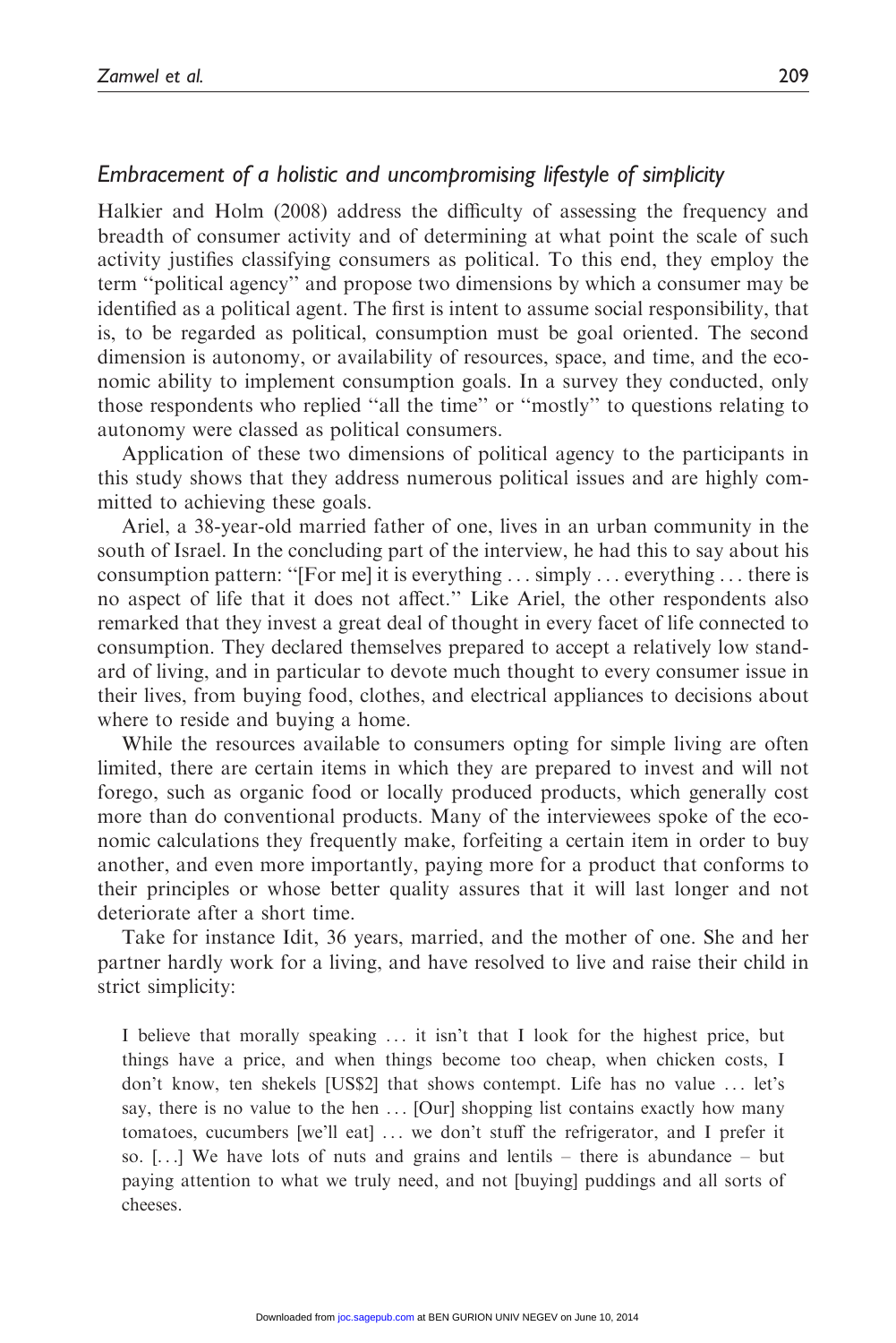This was Idit's answer to a question about the high price of organic food, the only kind her family buys. In light of the couple's choice of a very simple life, we assumed that as they work so little and therefore earn very little, it was likely that their purchasing power is severely limited. Yet in her reply, Idit emphasizes the importance of the moral considerations that guide her food consumption habits: She is striving to abide by her principles even though they make things difficult financially, and indeed, she resolves her economic challenges – consume less, or precisely what she needs, and no more. Interestingly, she does not look for cheaper products, but rather sees them as items whose production cost is not properly valued.

Nira, 33 years and a mother of two, speaks of the effort she is willing to make in order to consume products that align with her worldviews:

In principle, I believe that small businesses need to be developed and we have to think about who stands behind what you buy and how much they pay their workers and how they employ them morally, and health, and where it grew before it came to the plate ... but it means paying more from my salary and investing more time [...] we buy our vegetables from an organic farmer, which is nice because it doesn't have the mediation gap [...] but it requires us to drive all the way to his farm instead of doing the normal round in the supermarket.

Nira talks about the high physical and economic price of buying non-mediated products that conform to her principles, a price she is willing to pay in order to subordinate her consumption to her principles.

In regard to Halkier and Holm's (2008) two dimensions of political agency mentioned above, the deep commitment to adapting consumption to political principles that emerges from Idit's and Nira's willingness to meet many challenges underscores the strong political nature of these consumers. Their highly directed intent and stalwart autonomy are salient traits that distinguish voluntary simplifiers from other political consumers.

However, these consumers' uncompromising adoption of political consumption practices is not static, but rather constitutes a constant process of change, a change that we interpret as a political process in and of itself.

#### Lifestyle change as an ongoing political process

None of the respondents in this study comes from a family of environmentalists or alternative consumers. All experienced childhood and adolescence in a setting of capitalistic consumption, and some even participated actively as adults in the capitalist market, both as consumers and as producers working in various corporations. Accordingly, all spoke of a very specific juncture in their lives at which they began to shift to an alternative consumer lifestyle involving cutbacks and substantial modification of their patterns of consumption, leading to a significant, holistic change across their entire lifestyle.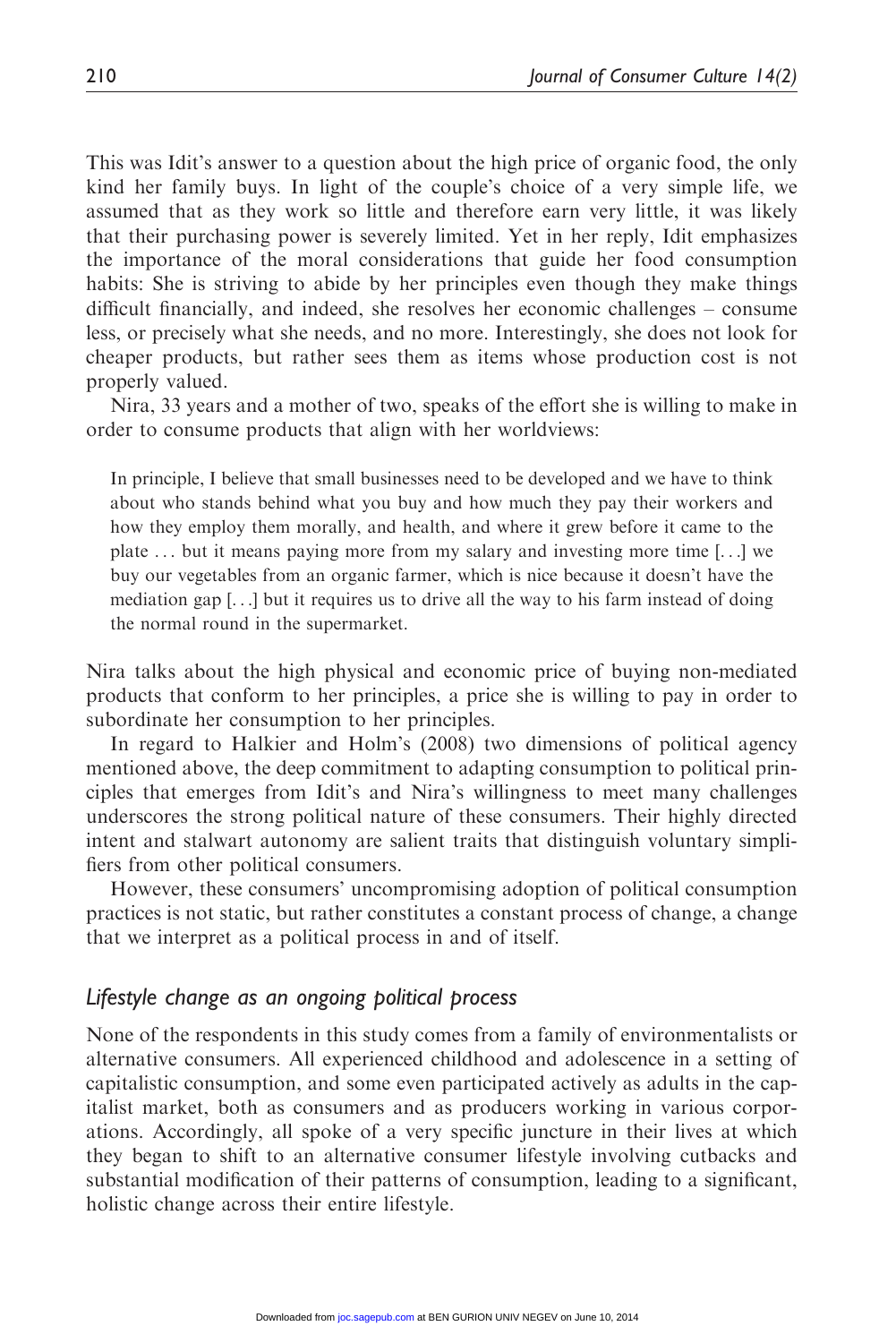Efrat, 50 years, married and the mother of two teenagers, served in the Israel Defense Force (IDF) for many years in a senior position. Upon retiring from the army at the age of 45, she took a course given by the foremost expert in permaculture in Israel, in the wake of which she embarked upon a process of lifestyle transformation and reduction in consumption. In her case, the critical juncture was catalyzed by the permaculture course, and she describes the process of transformation by referring to her home garden:

Taking the [permaculture] course did a lot and generated many changes [...] Vegetation, for instance – if until a certain stage it was all seasonal, flowers, and ''to be seen,'' I have now arrived at a minimum of that, and more and more invest in trees and shrubs, in things that truly create a complete life system that repeats itself and really contributes to clean air, shade, and so on. In other words, I believe that wherever we touch, I had lots of very trivial things, but just mention them and I see how many changes have been made.

In the past, Efrat's garden was a showcase of the consumer life, manifested in the display of an aesthetic, flowering plot (''to be seen''), as seasonal flowers that have to be replaced frequently are a symbol of wasteful consumption. Now she has come, as she says, to minimize her investment in her garden, contributing thereby to protecting the environment, clean air, and shade, and testifying to her forbearance from wasteful investment in a ''mere'' flowerbed.

Opting for a life of voluntary simplicity and alternative consumption always involves change, and is invariably compared with a previous lifestyle. For all the consumers interviewed, it was a sustained, ongoing sequence of events involving improvement, growing commitment, learning, and constant attention to further changes they might wish to make in their lifestyle.

The process of transformation unfolds along the past–present–future axis: The past represents voluntary simplifiers' world before they began the process of personal change; the future is perceived via the rationale of sustainability, aimed at a world that humanity will bequeath to coming generations, while the present represents the process of change itself. This is a prolonged process of becoming that progresses toward some point in the future, as expressed by Inbal:

Yes, we are becoming increasingly extreme. There are things that bothered me less or that I chose to ignore, and now I just can't [...] I suppose that I could be even more extreme than I am now  $[...]$  Once it seemed strange to me to go to the WIZO shop [offers discarded items collected for the needy], like, only the poor go there. Today I have no problem doing it [...] There are some things I am still far from doing. For instance, I would be glad to stop eating dairy products [...] The treatment of cows in that industry is simply terrible, worse even than the meat industry. But technically I'm not there yet [...] It will happen, that's the next stage [on the "simplification scale"]: Someday I'll also stop eating dairy products.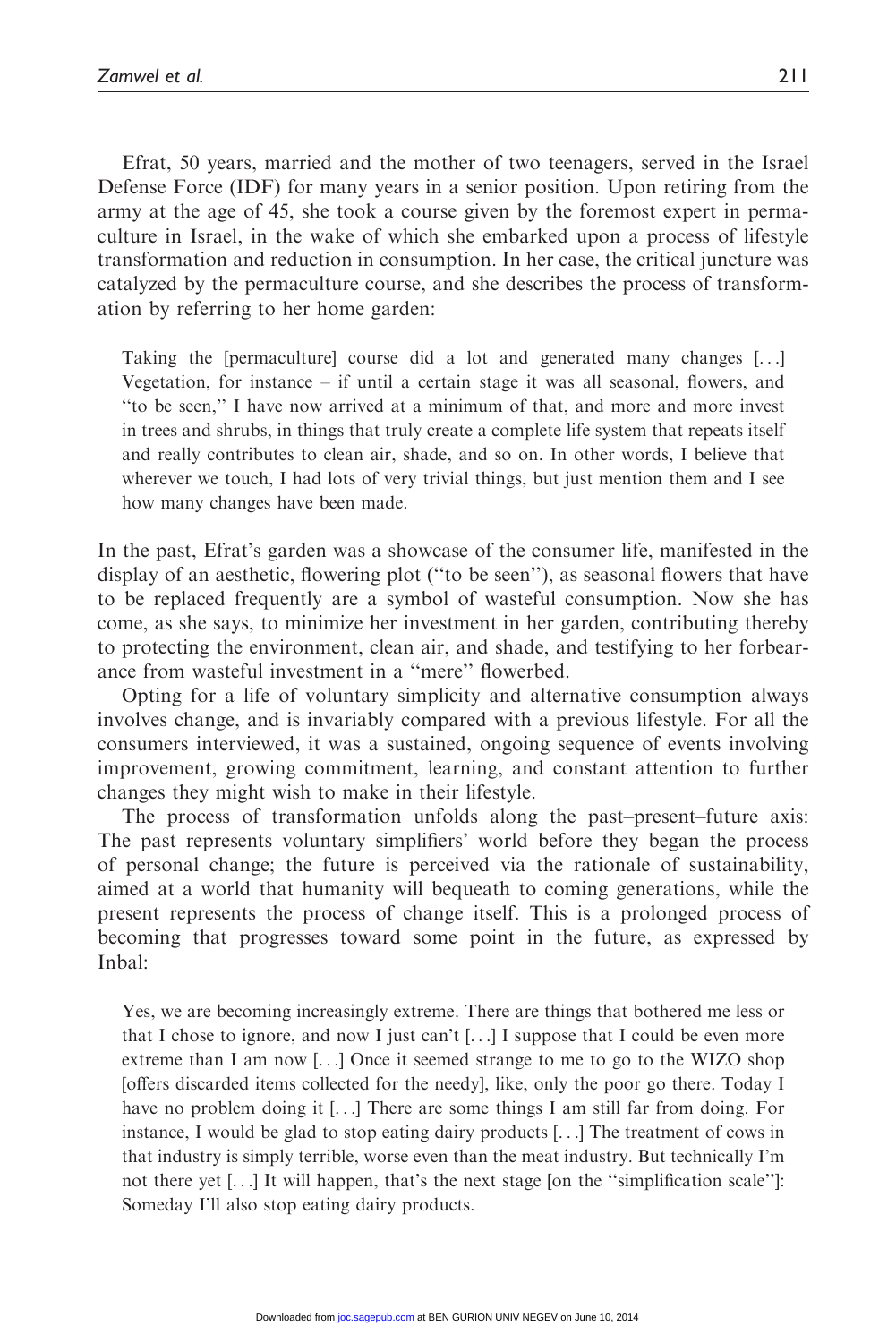As this quote from Inbal's response tells, the process of transformation – which she refers to as ''becoming increasingly extreme'' – has no defined endpoint; it is continuous and dynamic. Mentioning radicalization is Inbal's way of stressing that she is interested in making even more changes and improvements.

This future-oriented, long-term process of change is the most striking and important trait of voluntary simplifiers. In preceding sections, we asserted that voluntary simplifiers' multidimensional political discourse and practices, together with their embracement of an uncompromising lifestyle, constitute evidence of their politicization. Commensurately, we assert that the long-term process of change – involving continual adoption of new practices and their expansion into day-to-day life – in itself constitutes daily, ongoing political activity. Whereas the practices of traditional politics are reduced to voting in elections every few years and/or joining a party, and the activism of social movements finds political expression in demonstrations or activism, for voluntary simplifiers, political activity is a daily, domestic, and individual affair unfolding away from public view. What makes it so central and special is the fact that it is ongoing, progressive, and never stagnates.

#### The desire to exert influence

As we have seen, political consumption is defined as the purchase of specific products with the aim of altering the practices of institutions or the market (Micheletti et al., 2003; Stolle et al., 2005). While determining whether consumers are indeed capable of influencing institutions or the market lies outside the scope of this study, we seek to establish whether their actions are intended to exert such influence.

Ya'ir, a 32-year-old teacher and a member of an alternative theater group, explains how he envisages his own capacity to influence as a consumer:

One of our most significant ballots is our money, the banknotes ... so I am very aware of this [...] I want to support things such as local, communal, collective initiatives where the money goes to people who are close and I know them, not so that the cashier will get little money, and this will go on and the chain store owners have lots of cash [...] When I explain to people about this matter, I say that our money is a significant ballot, because we use it every day and not once every few years. Like the ballot, its relative weight is low, but it has a cumulative influence, over time.

A study carried out in Sweden, Belgium, and Canada found that political consumers doubted that political consumption could engender real political and social change, and regarded voting as the only effective political act (Stolle et al., 2005: 261). In stark contrast, the above quote, indicative of our findings, shows that simplifiers believe that their consumption practices can have an influence, and they attribute at least as much value to political consumption as they do to voting. Ya'ir also implies that there are two channels of influence: through positive and through negative consumption. Ya'ir is referring to positive consumption when he states his support for local and communal initiatives, and to negative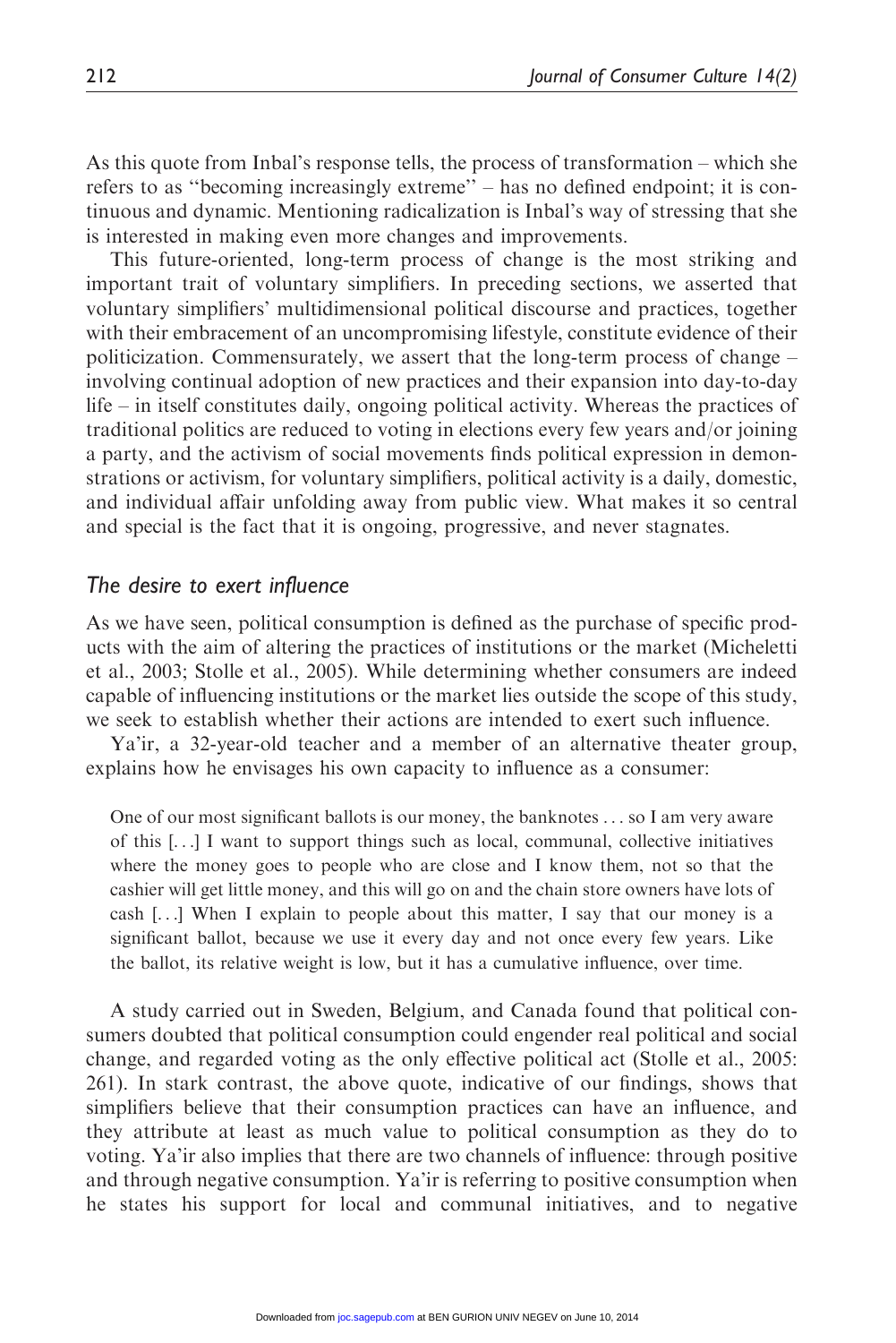consumption when he says that he avoids shops whose corporate owners exploit their workers.

Many of the interviewees spoke of the importance of recruiting a critical mass of people to voluntary simplifying in order to realize its influential potential. The response of David, a 36-year-old musician, married and father of one, tells us something about how voluntary simplifiers assess their ability to influence on other people:

I very much want to influence people. Very much. But ... we're learning how to go about it. Preaching doesn't work ... Of course I would want everyone to refrain from using products that pollute, to not eat meat, which causes such damage to the world, to be good [...] but we have come to understand that ... we are learning to refine how we deliver our messages to other people: Pleasantly and through personal example as far as possible, and whoever wishes to ask, our door is open.

David is one of the respondents who chose a life of extreme simplicity: He hardly ever works as he objects to the ''capitalist rat race''; he consumes only organic food or food that he grows himself; other than light bulbs and refrigerator, he owns no electrical appliances; instead of a conventional toilet, he has a composting toilet; and he does not own a car. David is a highly aware and highly political consumer who is prepared to invest a great deal to abide by his principles, yet only a little in influencing others. The strict lifestyle of abnegation that he has adopted may appear to conflict with his relatively passive approach to recruiting and influencing others. However, his contentment with the consumption style he has chosen reflects how he envisions his own power to influence. In contrast to Ya'ir, who adopts an explicitly political discourse peppered with slogans (money as ballot), David's discourse is implied rather than explicit, and his practices are domestic and directed inward.

Yael, 39 years, a kibbutz member who works in the grocery store of her kibbutz, adopts a more active, community-oriented way of exerting influence than does David:

At the beginning of the process, what happened here really is that I worked in the grocery store and the whole thing began to develop very strongly when we decided that we would stop using plastic bags, so it was nice to see that the members aren't hurt or offended, but actually begin to think about the environment [...] and then I saw that actually there is something to talk about, that there is thought here and that there are people who are interested in this [...] Then we just said, OK. Next Sunday we'll have a first meeting, we are a team [...] and the moment we really started on our informational activity, I published materials once a week in the kibbutz bulletin [...] relating to ecology, how much time it takes for each material to biodegrade, how much trash every individual produces in a day, where our garbage goes, what methane gas is  $[...]$  how to minimize, think twice before buying  $[...]$  see how to reduce the volume of garbage at home and of course where each thing goes for recycling: cardboard, paper, plastic, glass, metal, organic waste.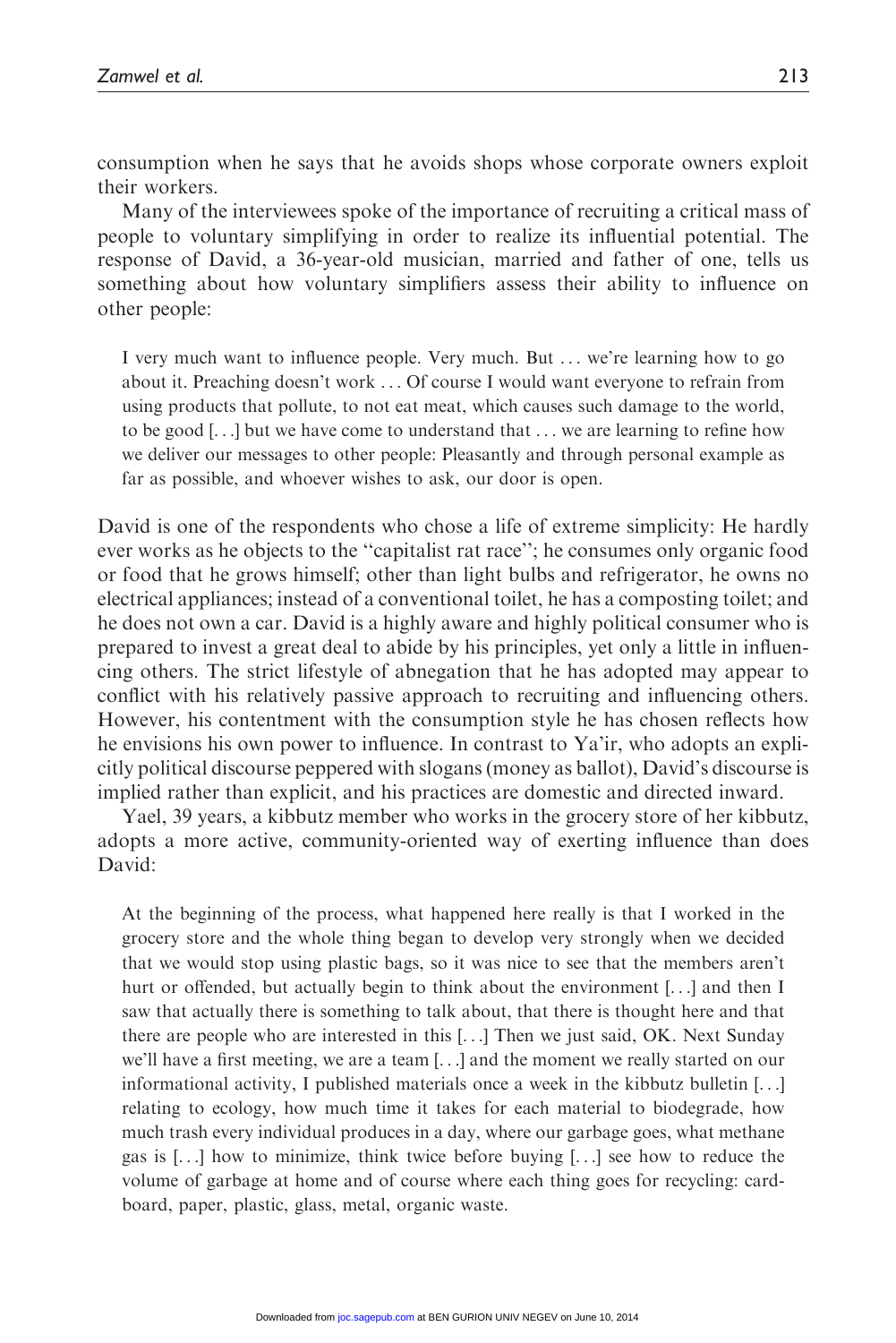Alongside the change she made in her private life, Yael felt an obligation to spread the word in her own community. She chose to begin the most significant effort of her information campaign at her workplace – the kibbutz grocery store – thereby demonstrating her belief that she could influence the awareness of others through consumption habits. Unlike Ya'ir and David, Yael actually acts to see immediate outcome. She is unique because not only does she intend to influence, she has also succeeded in bringing about an actual outcome.

## Conclusion

Studies of political consumption have largely focused on two types: negative consumption (boycott) and positive consumption (buycott). This article suggests broadening the discussion on political consumerism by focusing on reduced consumption, or voluntary simplifying.

The study of voluntary simplifiers in Israel demonstrates that individual, private, domestic, and seemingly apolitical practices can in fact be defined as political acts. This view of consumption entails a differing view of politics, one that embraces the idea that politics can exist outside and beyond the traditional political arena.

The findings show that voluntary simplifiers, embrace post-materialist values such as social justice and environmentalism, but while these values are discussed on a global scale, actual consumption patterns and practices are domestic and focus on the local scale. Voluntary simplifiers' resistance to consumption and the mainstream market is manifested in their daily life and in nearly every consumption choice they make. In that sense, the solution they offer is remarkable and unique in comparison to that suggested by other political consumers. In order to address environmental and social justice challenges, voluntary simplifiers embrace a holistic lifestyle of simplicity: They withdraw from the rat race and seek to find solutions like communal consumption and freeganism, favor supporting local and smallscale production, and practice self-sufficiency. By means of their own consumption practices, voluntary simplifiers are willing to make themselves a personal example of how it is possible to challenge the rules of the capitalist market and consumerism, thus expanding the practices of political consumption known in this field of study (i.e. boycotting and buycotting). Moreover, the politicization of voluntary simplifiers' consumption patterns stems from the fact that they constitute a continuous process of learning and action wherein they constantly improve their consumption and non-consumption practices.

Thus, while other scholars of political consumption are hesitant to apply the label "political consumer," we believe that voluntary simplifiers represent a clearcut and indisputable instance of individuals practicing political consumption. Moreover, our research on voluntary simplifiers can contribute to the understanding of various routes to exerting political influence that lie on the market's fringes and outside the market entirely.

To summarize, Alexander and Ussher (2012) found that 68% of the respondents perceived themselves part of a voluntary simplicity movement. Accordingly, they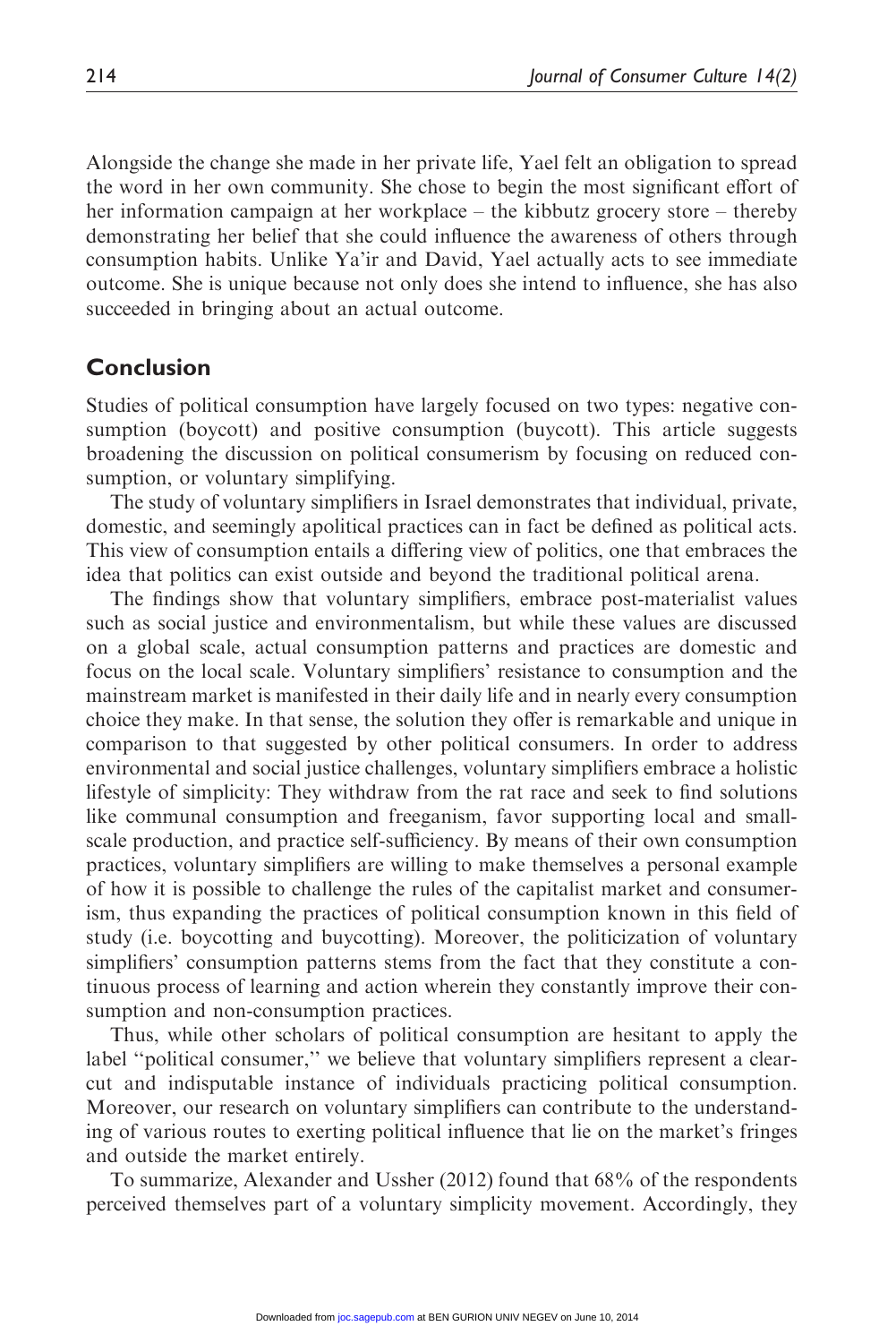argue that voluntary simplicity has acquired a group consciousness that is an important and necessary phase in the maturation of a social movement into a more potent social and political force. Our study, of the Israeli branch of this world movement, which – differently to the picture drawn by Alexander and Ussher – is composed of individuals who did not report any awareness of belonging to a movement and who maintain only very loose links with each other. However, this group did demonstrate a political character and mindset, yet one that does not depend upon being ''a social movement of considerable collective power'' (Alexander and Ussher, 2012: 82). Rather, their political commitments were expressed individually, as concerned and aware (non)consumers willing to take action toward collective goals, even if these goals are loosely coordinated and the participants lack formal organization. Therefore, in their desire to generate change, voluntary simplifiers' preferences and choices are both political and collective.

## Funding

The author(s) received no financial support for the research and/or authorship of this article.

### **Notes**

- 1. The research was carried out by Einat Zamwel as part of the work for her doctoral dissertation.
- 2. Snowball sampling is a sampling design in which a few members of a certain population are asked to identify other members of the population, and those so identified are asked to identify others, and so forth, for the purpose of obtaining a non-probability sample (Thompson, 2002).

## **References**

- Alexander S(2011) Property beyond growth: Toward a politics of voluntary simplicity. Melbourne Law School, University of Melbourne, Melbourne, VIC, Australia, Doctoral Thesis.
- Alexander S and Ussher S (2012) The Voluntary Simplicity Movement: A multi-national survey analysis in theoretical context. Journal of Consumer Culture 12: 66–86.
- Beck U (1996) World risk society as cosmopolitan society? Ecological questions in a framework of manufactured uncertainties. Theory, Culture & Society 13(4):  $1-32$ .
- Beck U (1997) The Reinvention of Politics: Rethinking Modernity in the Global Society Order. Oxford: Polity Press.
- Bennett LW (1998) The uncivic culture: Communication, identity, and the rise of lifestyle politics. Political Science & Politics 31(4): 740–761.
- Bennett LW (2012) The personalization of politics: Political identity, social media, and changing patterns of participation. ANNALS of the American Academy of Political and Social Science 644: 20–39.
- Boggs C (2000) The End of Politics: Corporate Power and the Decline of the Public Sphere. New York; London: The Guilford Press.
- Cowe R and Williams S (2000) Who are the Ethical Consumers? London: The Co-operative Bank.
- Dalton R (2004) Democratic Challenges, Democratic Choices. Oxford: Oxford University Press.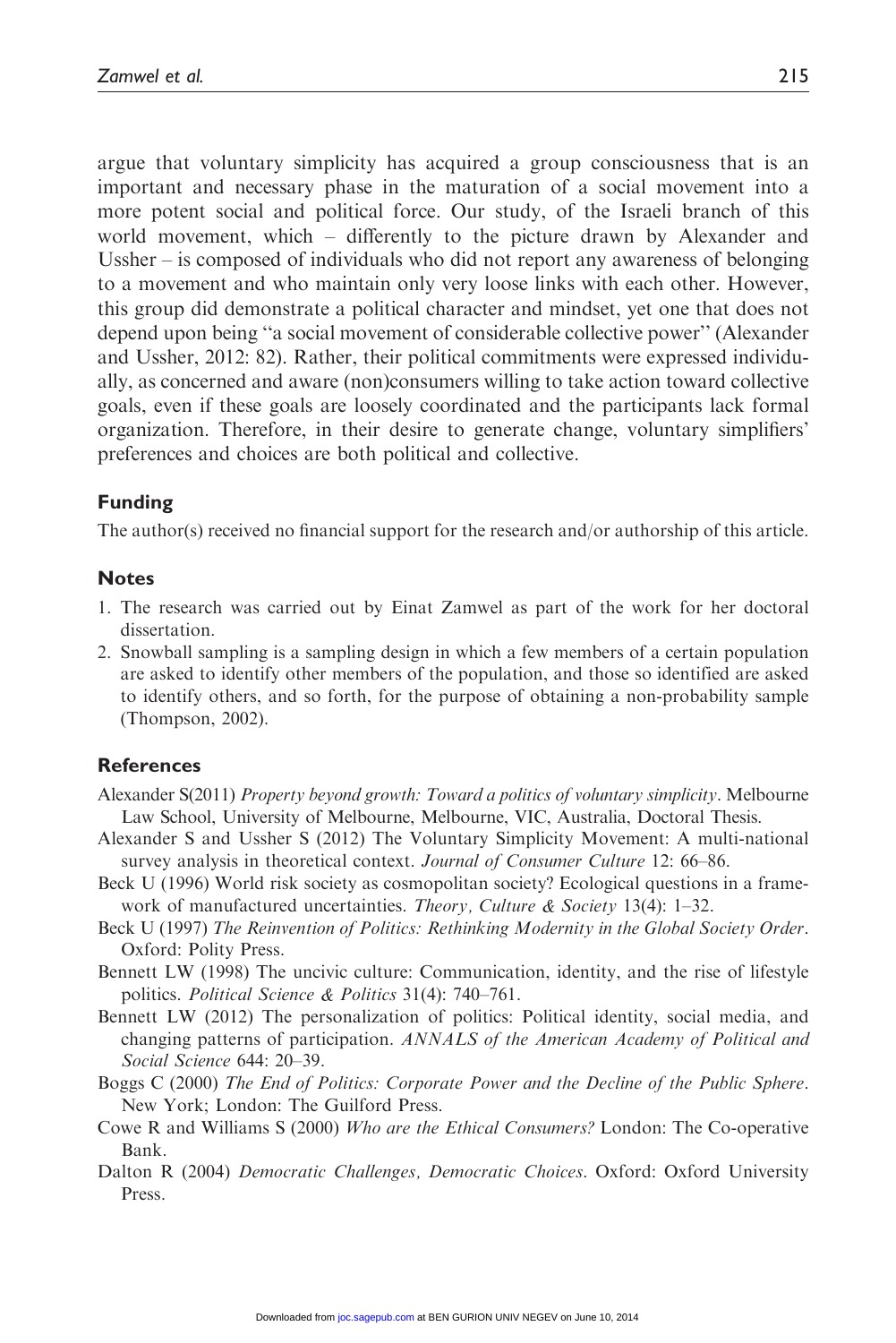- Denzin NK and Lincoln YS (2005) Handbook of Qualitative Research. Thousand Oaks, CA: Sage.
- Diamond L and Gunther R (2001) Introduction. In: Diamond L and Gunther R (eds) Political Parties and Democracy. Baltimore, MD: Johns Hopkins University Press, pp. ix–xxxiv.
- Drori I and Yuchtman-Yaar E (2002) Environmental vulnerability in public perceptions and attitudes: The case of Israel's urban centers. Social Science Quarterly 83(1): 53–63.
- Easton D (1965) A Framework for Political Analysis. Englewood Cliffs, NJ: Prentice Hall.
- Eckhardt GM, Belk R and Devinney TM (2010) Why don't consumers consume ethically? Journal of Consumer Behaviour 9: 426–436.
- Elgin D (1993) Voluntary Simplicity: Toward a Way of Life That Is Outwardly Simple, Inwardly Rich. New York: HarperCollins.
- Etzioni A (1988) Voluntary simplicity characterization, selected psychological implications and societal consequences. Journal of Economic Psychology 19: 619–643.
- Forno F and Ceccarini L (2006) From the street to the shops: The rise of new forms of political action in Italy. South European Society and Politics 11(2): 197–222.
- Friedman M (1996) A positive approach to organized consumer action: The ''buycott'' as an alternative to the boycott. Journal of Consumer Policy 19(4): 439–451.
- Giddens A (1991) Modernity and Self Identity: Self and Society in the Late Modern Age. Stanford, CA: Stanford University Press.
- Glaser B and Strauss A (1967) The Discovery of Grounded Theory. Chicago, IL: Aldine.
- Goul Andersen J and Tobiasen M (2006) Who are these political consumers anyway? Survey evidence from Denmark. In: Micheletti M, Follesdal A and Stolle D (eds) Politics, Products, and Markets: Exploring Political Consumerism Past and Present. New Brunswick, NJ: Transaction Press, pp. 203–222.
- Grigsby M (2004) Buying Time and Getting By: The Voluntary Simplicity Movement. Albany, NY: State University of New York Press.
- Grinberg LL (2013) The J14 resistance mo(ve)ment: The Israeli mix of Tahrir Square and Puerta del Sol. Current Sociology 61(4): 491–509.
- Halkier B and Holm L (2008) Food consumption and political agency: On concerns and practices among Danish consumers. International Journal of Consumer Studies 32: 667–674.
- Heanfler R (2004) Collective identity in the straight edge movement: How diffuse movements foster commitment, encourage individualized participation, and promote cultural change. Sociological Quarterly 45(4): 785–805.
- Holzer B and Sørensen MP (2003) Rethinking subpolitics: Beyond the ''Iron Cage'' of modern politics? *Theory, Culture & Society* 20(2): 79–102.
- Johnston J (2008) The citizen-consumer hybrid: Ideological tensions and the case of Whole Foods Market. Theory and Society 37: 229–270.
- Lasswell HD (1958) Politics: Who Gets What, When and How. New York: Meridian Press.
- Maniates M (2002) Individualization: Plant a tree, buy a bike, save the world? In: Princen T, Maniates M and Conca K (eds) *Confronting Consumption* London: MIT Press, pp. 43–66.
- Micheletti M (2003) *Political Virtue and Shopping*. New York: Palgrave Macmillan.
- Micheletti M, Follesdal A and Stolle D (2003) Politics, Products, and Markets: Exploring Political Consumerism Past and Present. New Brunswick, NJ: Transaction Press.
- Migdal J (2001) State in Society. Cambridge: Cambridge University Press.
- Neilson L and Paxton P (2010) Social capital and political consumerism: A multilevel analysis. Social Problems 57(1): 5–24.